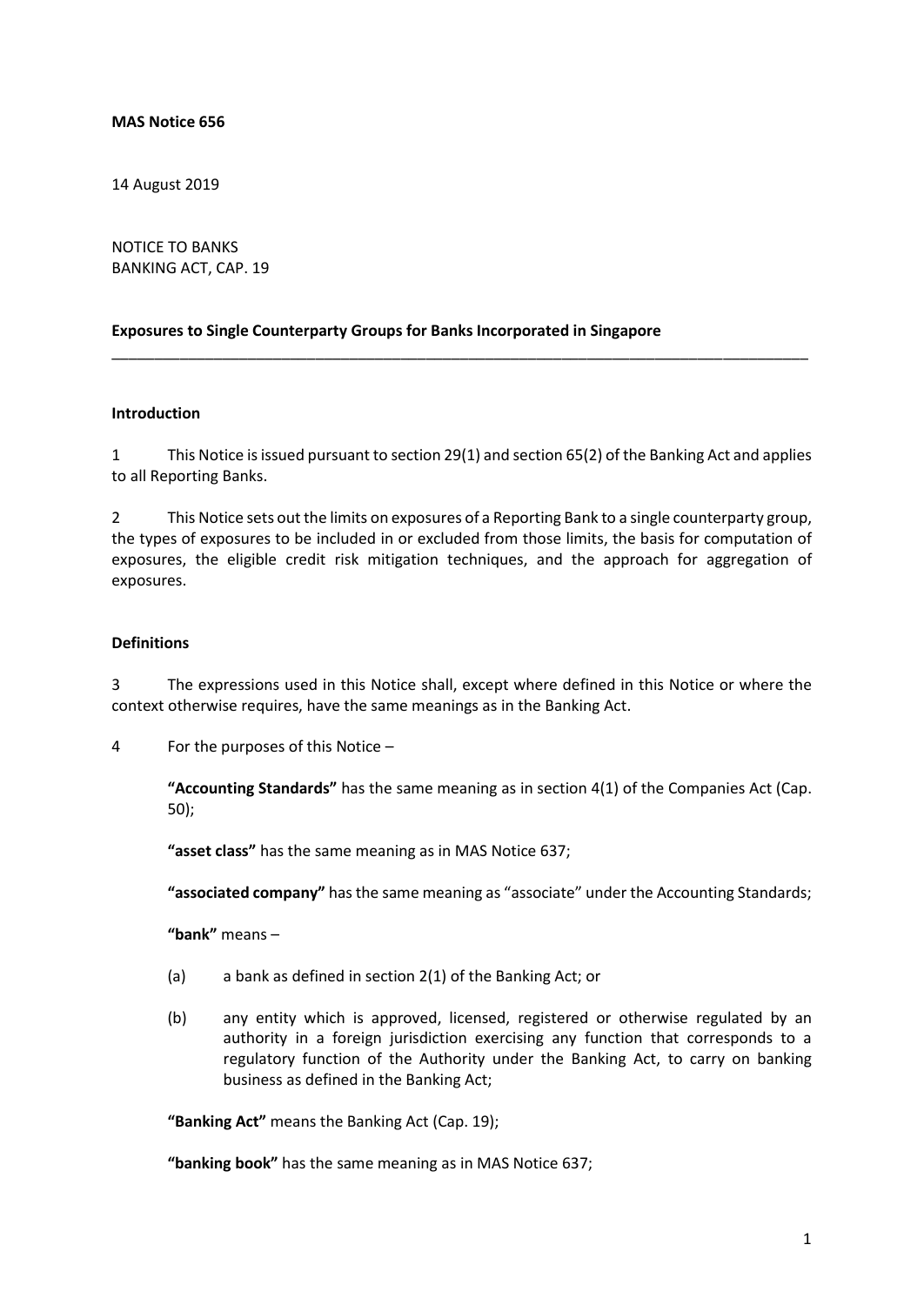**"banking group"** in relation to a Reporting Bank, means the Reporting Bank and its banking group entities;

**"banking group entity"** in relation to a Reporting Bank, means any subsidiary or any other entity which is treated as part of the Reporting Bank's group of entities according to the Accounting Standards;

**"CCP" or "central counterparty"** has the same meaning as in MAS Notice 637;

**"clearing member"** has the same meaning as in MAS Notice 637;

**"client"** in relation to a clearing member, has the same meaning as in MAS Notice 637;

**"closed-end fund"** has the same meaning as in section 2 of the Securities and Futures Act (Cap. 289);

**"collective investment scheme"** has the same meaning as in section 2 of the Securities and Futures Act (Cap. 289);

**"connected counterparty group"** means any group of persons referred to in regulation 24(1)(*c*) or 24(1)(*e*) of the Banking Regulations (Rg 5)<sup>1</sup>;

**"counterparty credit risk"** means the risk that the counterparty to a transaction could default before the final settlement of the transaction's cash flows;

**"cover pool"** in relation to an issuance of covered bonds, means a pool of assets that are –

- (a) legally or beneficially owned or legally and beneficially owned by a bank, a mortgage institution or an SPV;
- (b) held by a bank or a mortgage institution as trustee, or a replacement trustee, on behalf of an SPV; or
- (c) both,

**.** 

for the purposes of securing the payment of –

(i) the liabilities to the holders of the covered bonds;

A Reporting Bank should also refer to the Accounting Standards for further qualitative guidance when determining a control relationship.

<sup>1</sup> For the purposes of regulation 24(1)(*c*) of the Banking Regulations (Rg 5), examples of situations where counterparties are deemed likely to have a control relationship include –

<sup>(</sup>a) a counterparty in which another counterparty controls more than half of the voting rights through voting agreements with other shareholders;

<sup>(</sup>b) a counterparty which has material influence on the appointment or dismissal of the members of another counterparty's administrative or management body, such as the right to appoint or remove a majority of members in those bodies; or

<sup>(</sup>c) a counterparty which has the power, pursuant to a contract or otherwise, to exercise a controlling influence over the management or policies of another counterparty, for example through consent rights over key decisions.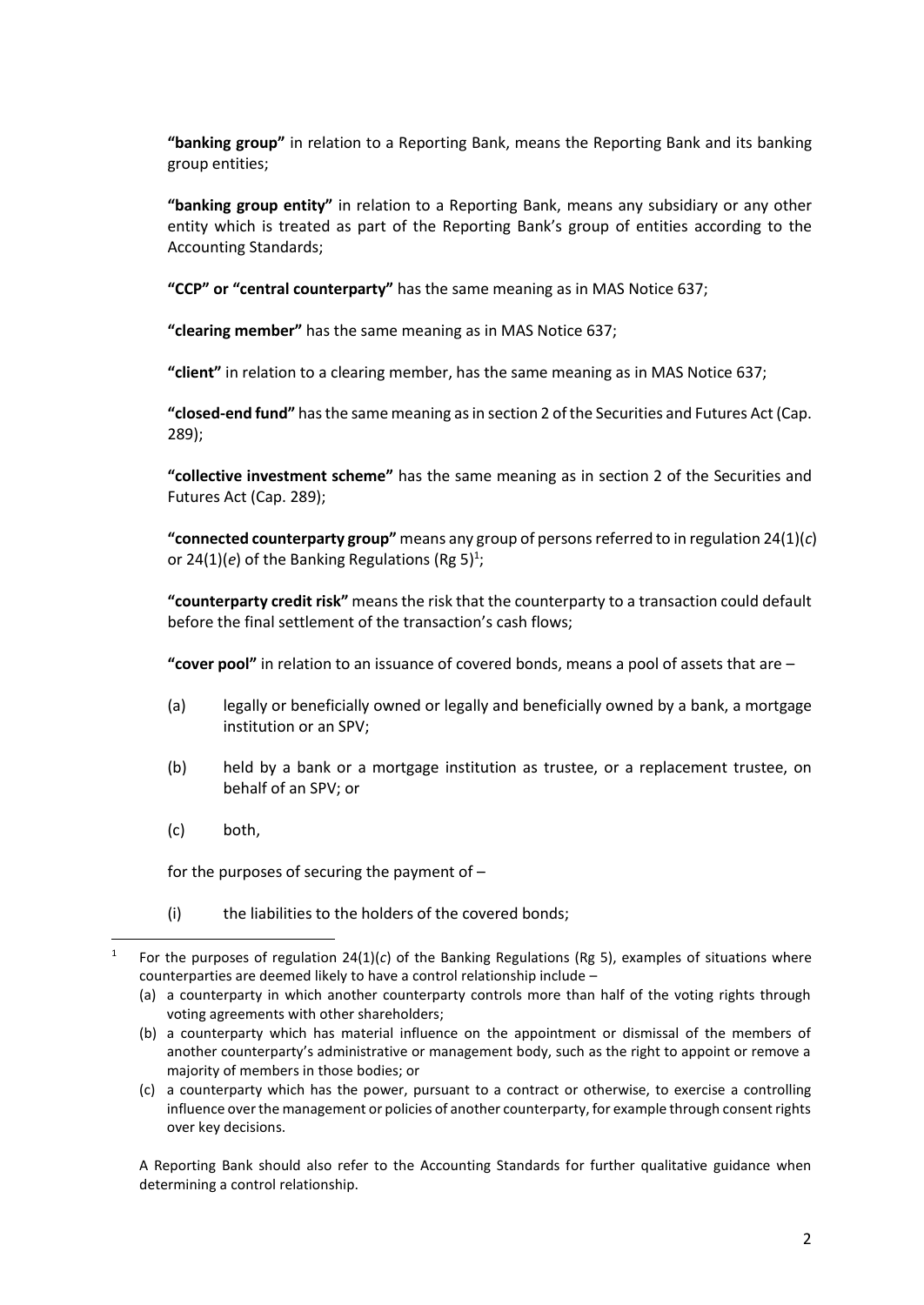- (ii) any liabilities arising from the enforcement of the rights of the holders of the covered bonds; and
- (iii) any liabilities to third party service providers appointed for the operation and administration of the covered bonds programme;

**"covered bond"** means any bond that meets the requirements set out in paragraph 5 issued by a bank, a mortgage institution or an SPV through which the bank or mortgage institution issues the bond;

**"CRE"** means commercial real estate;

**.** 

**"credit derivative"** has the same meaning as in MAS Notice 637;

**"credit RWA"** has the same meaning as in MAS Notice 637;

**"CRM" or "credit risk mitigation"** has the same meaning as in MAS Notice 637;

**"D-SIB" or "Domestic Systemically Important Bank"** means any Domestic Systemically Important Bank in Singapore as designated by the Authority<sup>2</sup>;

**"default fund"** has the same meaning as in MAS Notice 637;

**"ECAI" or "external credit assessment institution"** has the same meaning as in MAS Notice 637;

**"economically dependent"** has the same meaning as in regulation 24(6) of the Banking Regulations (Rg 5);

**"eligible credit protection"** has the same meaning as in MAS Notice 637;

**"eligible financial collateral"** has the same meaning as in MAS Notice 637;

**"eligible protection provider"** has the same meaning as in MAS Notice 637;

**"exempt exposure"** means any exposure set out in paragraph 1 of Annex A;

**"FC(CA)" or "financial collateral comprehensive approach"** has the same meaning as in MAS Notice 637;

**"FC(SA)" or "financial collateral simple approach"** has the same meaning as in MAS Notice 637;

**"financial assistance"** includes the making of a loan, the giving of a guarantee, the provision of security and the release of an obligation or a debt;

**"financial holding company"** means a holding company which has at least one subsidiary that is a bank incorporated in Singapore;

<sup>&</sup>lt;sup>2</sup> A Reporting Bank should refer to the Authority's D-SIB framework and the list of designated D-SIBs published on the Authority's website.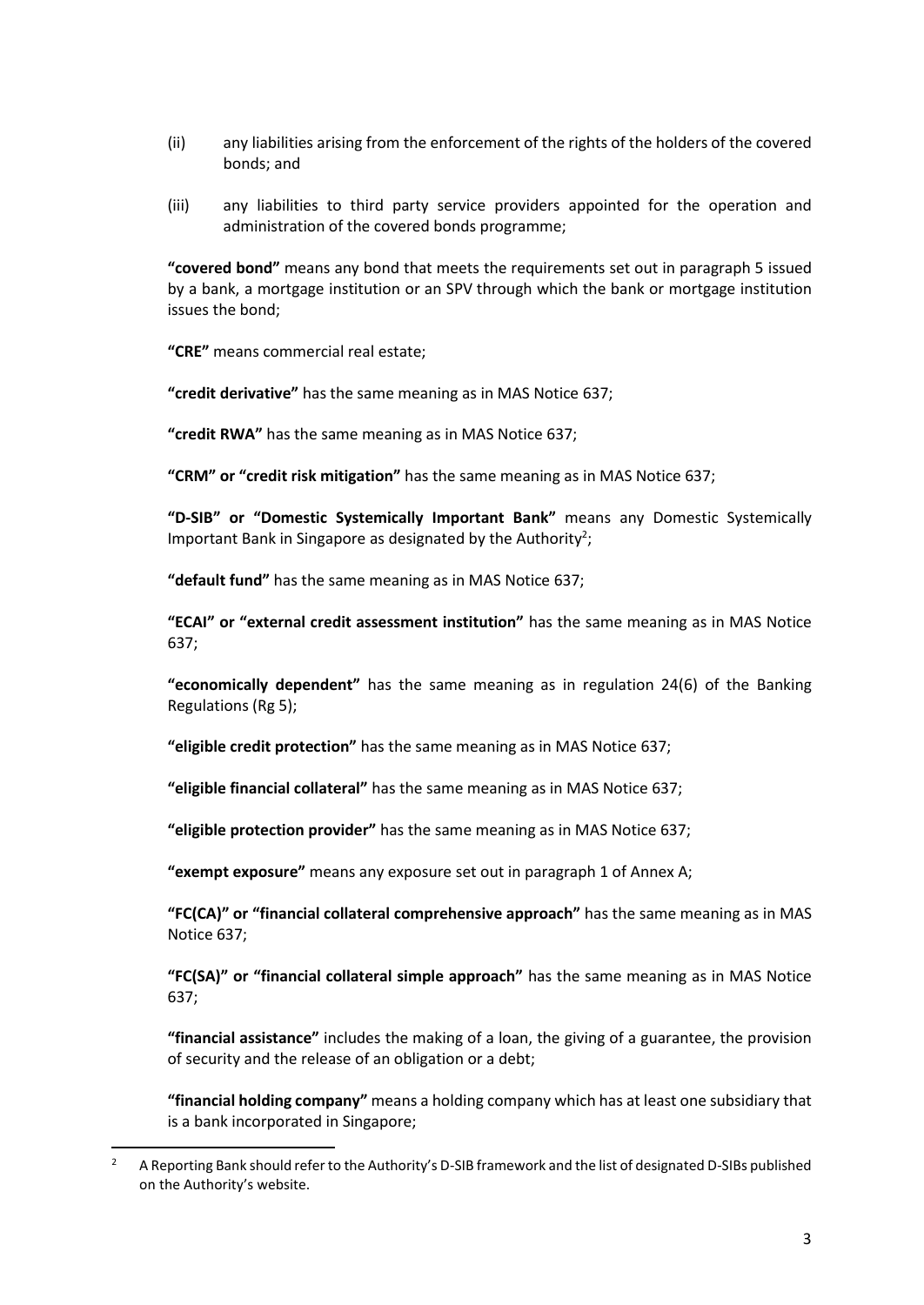**"financial institution"** has the same meaning as in MAS Notice 637;

**"G-SIB" or "global systemically important bank"** means any Global Systemically Important Bank identified and published by the Financial Stability Board;

**"G-SIFI" or "global systemically important financial institution"** means any G*-*SIB or any global systemically important insurer identified by the Financial Stability Board;

**"holding company"** has the same meaning as in section 5 of the Companies Act (Cap. 50) except that any reference to "corporation" in that section must be construed as if it did not exclude a co‑operative society;

**"initial margin"** has the same meaning as in MAS Notice 637;

**"insurance subsidiary"** has the same meaning as in MAS Notice 637;

**"IRBA" or "internal ratings-based approach"** has the same meaning as in MAS Notice 637;

**"large exposure"** means –

- (a) at the bank standalone ("Solo") level, the aggregate of the exposures of the Reporting Bank to a single counterparty group which is equal to or above 10% of the Tier 1 capital of the Reporting Bank; or
- (b) at the consolidated ("Group") level, the aggregate of the exposures of the banking group to a counterparty, a director group, a substantial shareholder group or a connected counterparty group which is equal to or above 10% of the Tier 1 capital of the banking group;

**"large exposures limit"** means the respective limits described in paragraphs 7, 8 and 9;

**"LE-LTA" or "look through approach"** in relation to a structure, means the approach to identify each underlying asset of the structure;

**"long settlement transaction"** has the same meaning as in MAS Notice 637;

**"major stake entity"** in relation to a Reporting Bank, means any entity in which the Reporting Bank is deemed, by virtue of section 32(7) of the Banking Act, to hold a major stake;

**"major stake entity group"** means any group of persons referred to in regulation 24(1)(*f*) of the Banking Regulations (Rg 5);

**"market RWA"** has the same meaning as in MAS Notice 637;

**"maturity mismatch"** has the same meaning as in MAS Notice 637;

"**MDB**" means a multilateral development bank;

**"mortgage institution"** means any financial institution that provides a loan to a borrower for the purchase of any property, where the property is used as a security for that loan;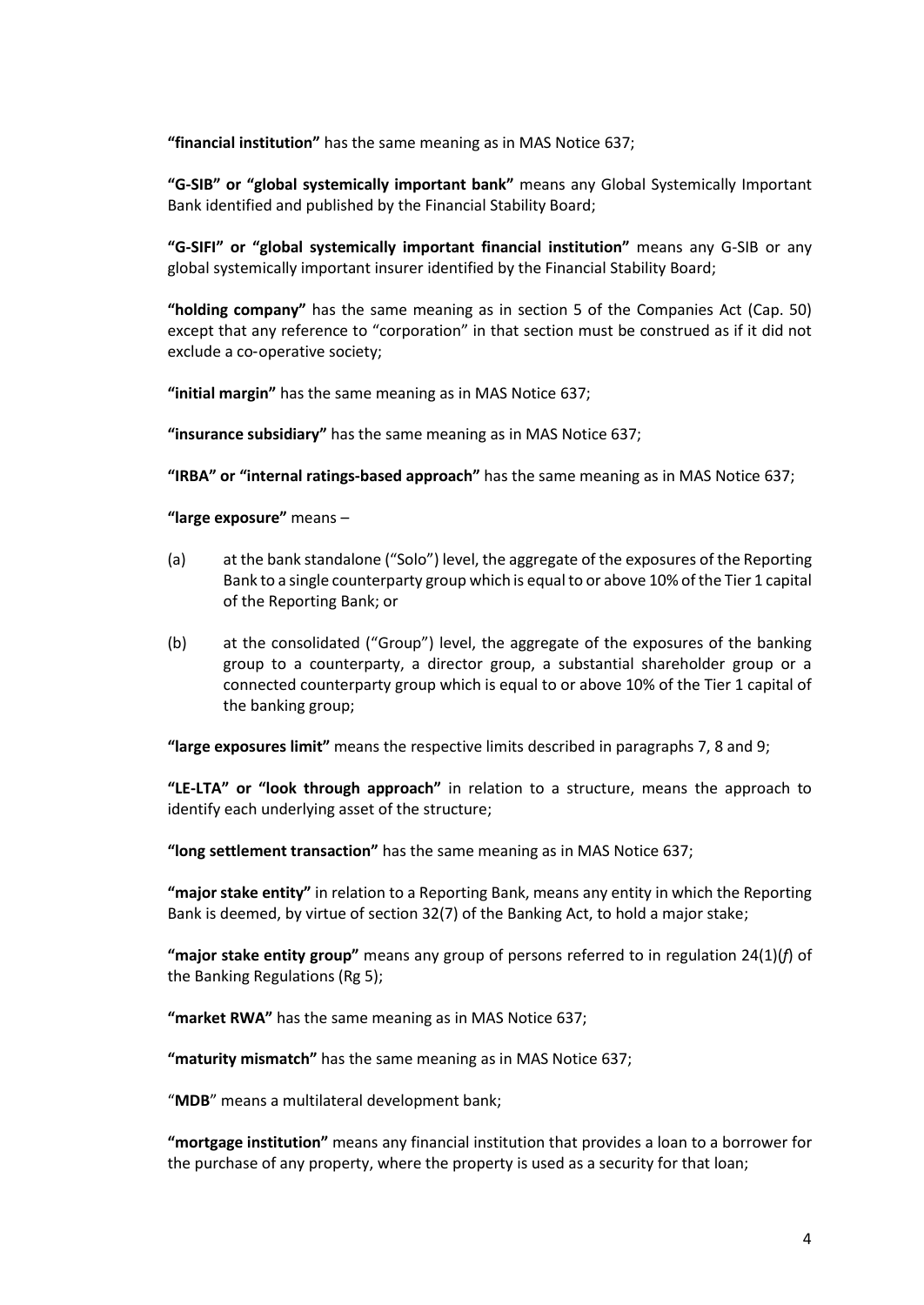**"netting"** has the same meaning as in MAS Notice 637;

**"netting agreement"** has the same meaning as in MAS Notice 637;

**"originator"** has the same meaning as in MAS Notice 637;

**"OTC"** means over-the-counter;

**"OTC derivative transaction"** has the same meaning as in MAS Notice 637;

**"own-estimate haircuts"** has the same meaning as in MAS Notice 637;

**"PE/VC investments"** has the same meaning as in MAS Notice 630;

**"PSE" or "public sector entity"** has the same meaning as in MAS Notice 637;

**"qualifying CCP" or "qualifying central counterparty"** means a CCP that meets the requirements set out in paragraph 1.2 of Annex 7AJ to MAS Notice 637;

**"qualifying on-balance sheet netting agreement"** has the same meaning as in MAS Notice 637;

**"recognised ECAI"** has the same meaning as in MAS Notice 637;

**"reference obligation"** has the same meaning as in MAS Notice 637;

**"Reporting Bank"** means a bank incorporated in Singapore;

**"risk weight"** has the same meaning as in MAS Notice 637;

**"SA-CCR" or "standardised approach for counterparty credit risk"** has the same meaning as in MAS Notice 637;

**"SA(CR)" or "standardised approach to credit risk"** has the same meaning as in MAS Notice 637;

**"securities"** has the same meaning as in section 2 of the Securities and Futures Act (Cap. 289);

**"securitisation"** has the same meaning as in MAS Notice 637;

**"SFT" or "securities financing transaction"** has the same meaning as in MAS Notice 637;

**"single counterparty group"** means a counterparty to the Reporting Bank or a banking group entity, a director group, a major stake entity group, a substantial shareholder group, or a connected counterparty group;

**"specific allowance"** has the same meaning as in MAS Notice 637;

**"SPV"** means any special purpose vehicle incorporated or established for the primary purpose of issuing covered bonds or holding the cover pool in relation to such covered bonds or both;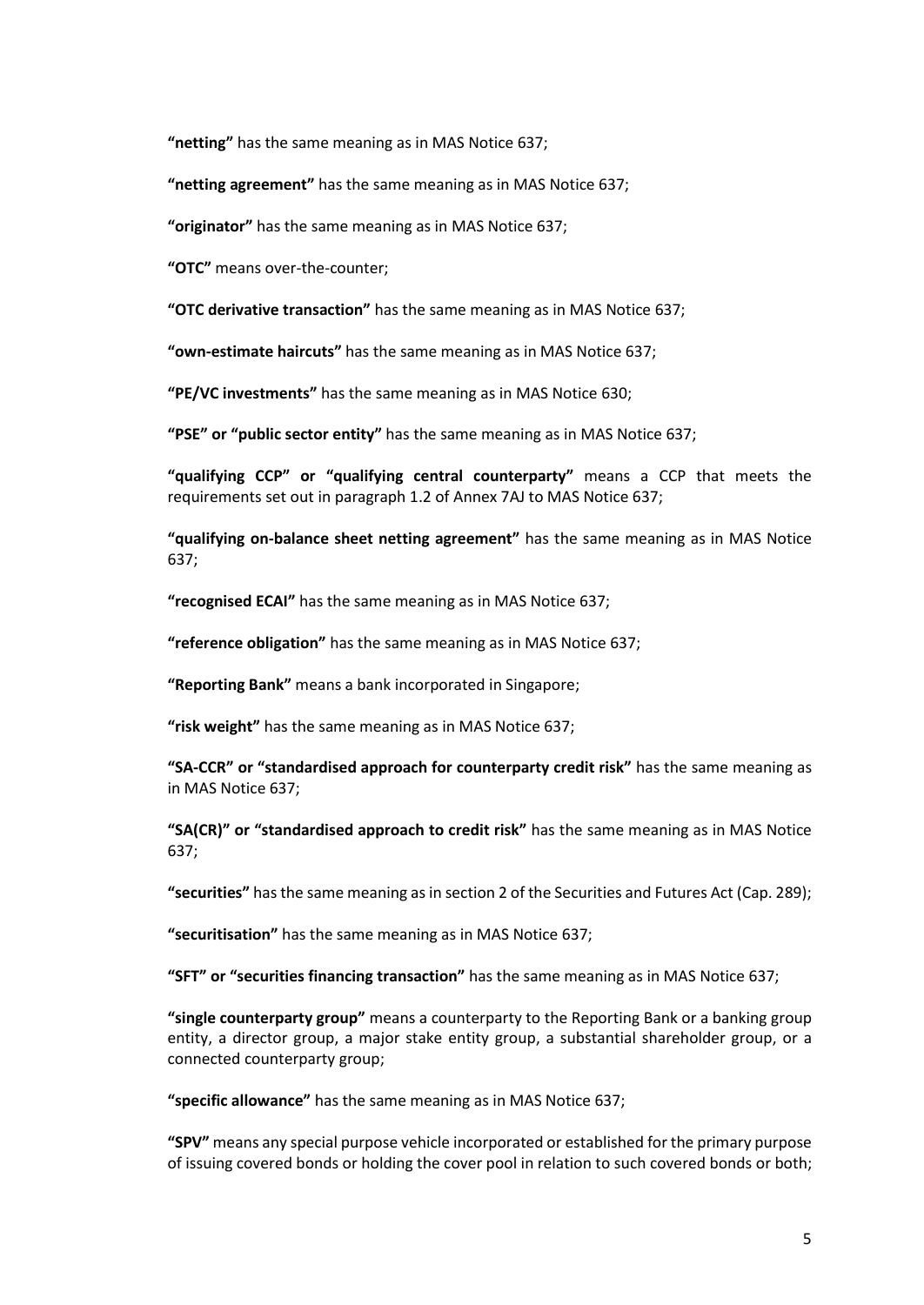**"structure"** means a financial instrument or investment entity that a Reporting Bank has invested in that itself has exposures to underlying assets;

**"Tier 1 capital"**, in relation to –

- (a) a Reporting Bank, has the same meaning as "Tier 1 Capital" in MAS Notice 637, at the Solo level; or
- (b) a banking group, has the same meaning as "Tier 1 Capital" in MAS Notice 637, at the Group level;

**"trading book"** has the same meaning in MAS Notice 637;

**"tranche"** has the same meaning as in MAS Notice 637; and

**"unconsolidated major stake entity"** means a major stake entity whose assets and liabilities are not included in the consolidated financial statements of the banking group.

5 For the purposes of the definition of "covered bond" in paragraph 4, the qualifying requirements are –

- (a) the bond must be subjected to law, whether Singapore or foreign, that is designed to protect all holders of the bond;
- (b) the proceeds derived from the issuance of the bond must be invested in conformity with the law in assets that form a cover pool, where –
	- (i) the assets are capable of covering claims attached to the bond, during the duration of the validity of the bond; and
	- (ii) in the event of the failure of the issuer of the bond, the assets will be used on a priority basis for the reimbursement of the principal and the payment of the accrued interest to the holder of the bond; and
- (c) a holder of the bond may enforce his rights against, and recover any payment owed to him by, the issuer of the bond.
- 6 For the purposes of this Notice, at the Group level
	- (a) the definition of "counterparty" in the Fifth Schedule to the Banking Act shall apply as if every reference to a bank were a reference to the Reporting Bank or a banking group entity; and
	- (b) the definition of "connected counterparty group" shall apply as if every reference to a bank in regulations 24(1)(*c*) and 24(1)(*e*) of the Banking Regulations (Rg 5) were a reference to the Reporting Bank or a banking group entity.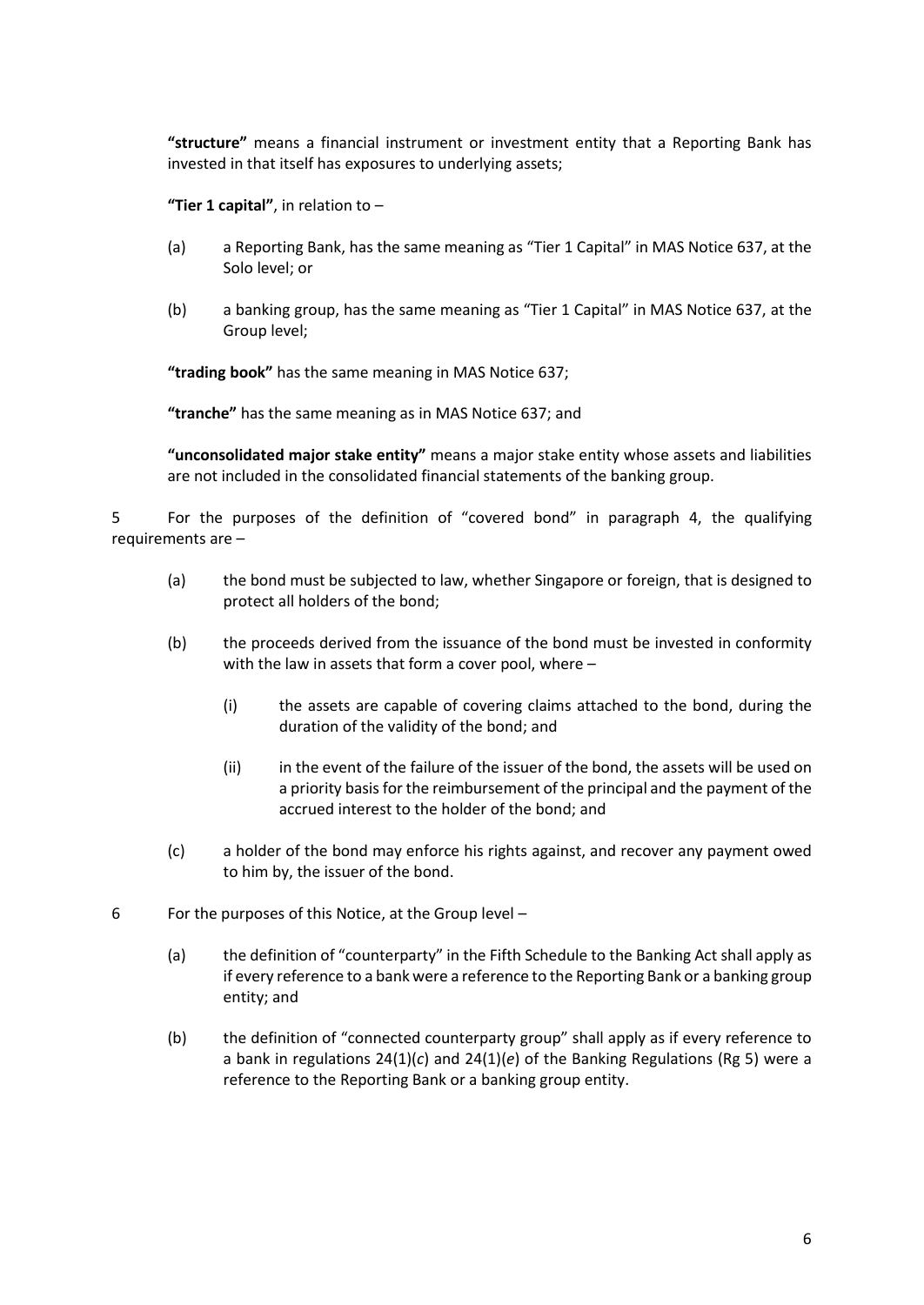## **Large Exposures Limit to a Single Counterparty Group**

7 Subject to paragraphs 19 and 20, a Reporting Bank must not permit, at the Solo level, the aggregate of its exposures to any single counterparty group to exceed 25% of its Tier 1 capital.

- 8 Subject to paragraphs 19 and 20, a Reporting Bank
	- (a) must aggregate the exposures of the Reporting Bank and its banking group entities to the same counterparty, director group, substantial shareholder group or connected counterparty group; and
	- (b) must not permit, at the Group level, the aggregate of the exposures of the banking group to any counterparty, any director group, any substantial shareholder group or any connected counterparty group to exceed 25% of the Tier 1 capital of the banking group.

9 Subject to paragraphs 10, 11, 19 and 20, where a Reporting Bank is a G-SIB which is headquartered in Singapore, the Reporting Bank must not permit –

- (a) at the Solo level, the aggregate of its exposures to any other G-SIB or any connected counterparty group including the G-SIB to exceed 15% of its Tier 1 capital; and
- (b) at the Group level, the aggregate of the exposures of its banking group to any other G-SIB or any connected counterparty group including the G-SIB to exceed 15% of the Tier 1 capital of the banking group.

10 Where a Reporting Bank becomes a G-SIB that is headquartered in Singapore on or after 1 October 2020, the Reporting Bank must apply the limit set out in paragraph 9 within 12 months of the Reporting Bank becoming a G-SIB.

11 Where a Reporting Bank is a G-SIB that is headquartered in Singapore and has any exposure to a bank that becomes a G-SIB on or after 1 October 2020, the Reporting Bank must apply the limit set out in paragraph 9 within 12 months of that bank becoming a G-SIB.

12 A Reporting Bank must set internal limits on the exposures of the Reporting Bank at the Solo level and the banking group at the Group level to a G-SIFI or a D-SIB.

13 For the purposes of paragraphs 7, 8 and 9, for a person that belongs to more than one single counterparty group, a Reporting Bank must include its exposures or exposures of the banking group to that person in each of the single counterparty groups.

14 For the purposes of paragraphs 8 and 9(b), a Reporting Bank –

- (a) must exclude exposures of an insurance subsidiary, irrespective of whether these are held for the benefit of a third party, from the aggregate of the exposures of the banking group to any counterparty, any director group, any substantial shareholder group or any connected counterparty group;
- (b) must exclude exposures of an asset management subsidiary, where such exposures arise from assets held in these entities' funds for the benefit of any third party (other than the Reporting Bank or any other banking group entity), from the aggregate of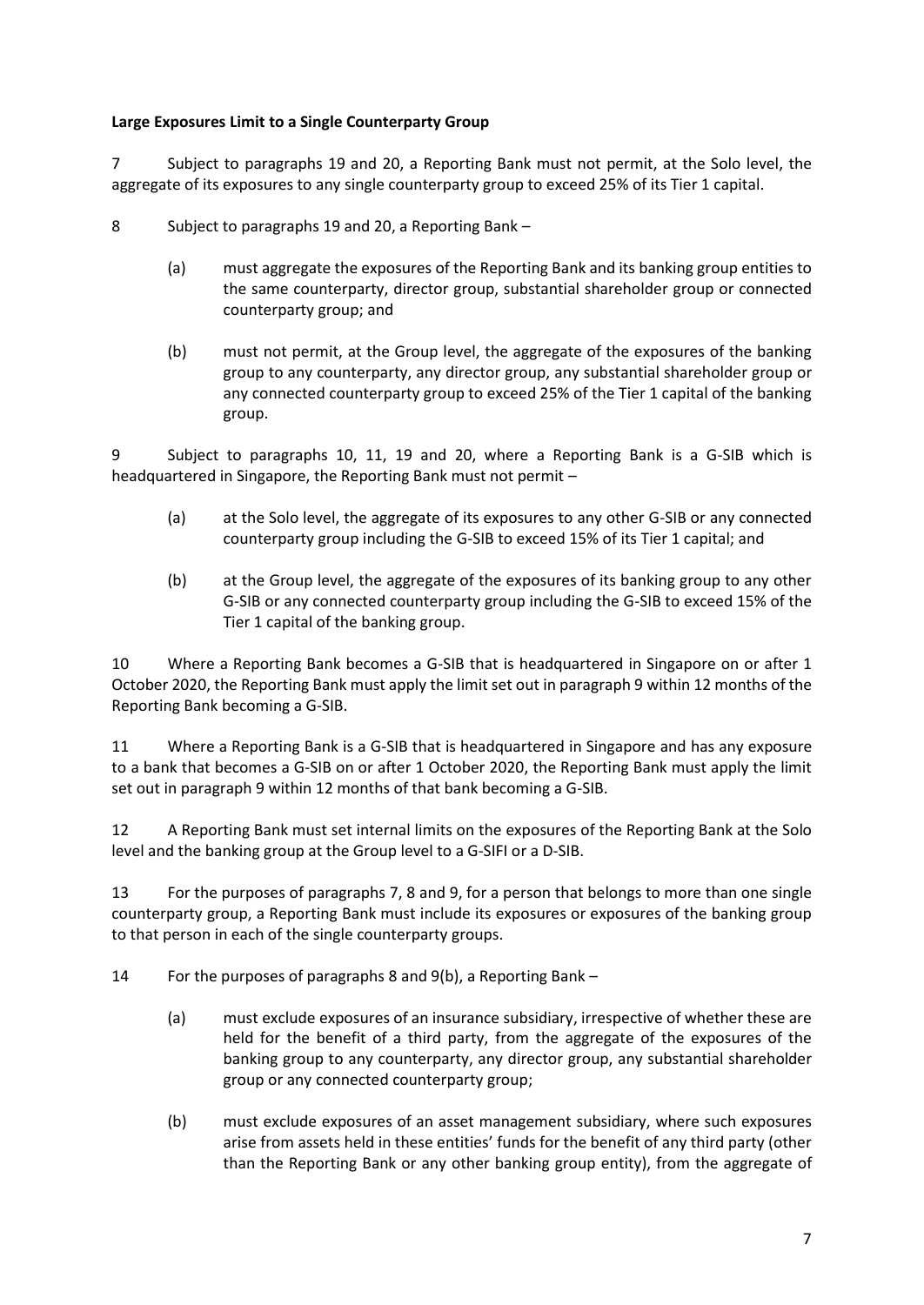the exposures of the banking group to any counterparty, any director group, any substantial shareholder group or any connected counterparty group; and

(c) must not consolidate the assets and liabilities of an insurance subsidiary and must account for the investment in such a subsidiary at cost, when calculating the Tier 1 capital of the banking group at the Group level.

15 Pursuant to paragraphs 8, 9(b) and 14, and for the purposes of complying with the large exposures limit at the Group level (other than paragraphs 8, 9(b), and 14), all assets, liabilities, Tier 1 capital, transactions, exposures or operations of a banking group entity of a Reporting Bank (except where excluded under paragraph 14) must be deemed to be that of the Reporting Bank.

## **Aggregation of Counterparties**

16 A Reporting Bank must conduct due diligence on a counterparty (*X*) to identify any person which –

- (a) is economically dependent on *X*; or
- (b) *X* is economically dependent on,

if the aggregate exposures of –

- (i) the Reporting Bank to *X* exceed 5% of the Tier 1 capital of the Reporting Bank at the Solo level; or
- (ii) the banking group to *X* exceed 5% of the Tier 1 capital of the banking group at the Group level.

17 To assess if a counterparty may be economically dependent on another counterparty, a Reporting Bank must take into account the following matters:

- (a) where a counterparty derives 50% or more of its gross receipts or gross expenditures on an annual basis from transactions with the other counterparty;
- (b) where a counterparty has fully or partly guaranteed the exposure of the other counterparty, or is liable by other means, and the exposure is so significant that the guarantor is likely to default if a claim occurs;
- (c) where a significant part of a counterparty's production or output is sold to the other counterparty, and it cannot be easily replaced by other customers;
- (d) when the expected source of funds to repay the loans of two counterparties is the same and neither counterparty has another independent source of income from which the loan may be fully repaid;
- (e) where it is likely that the financial problems of a counterparty would cause difficulties for the other counterparty in terms of full and timely repayment of liabilities;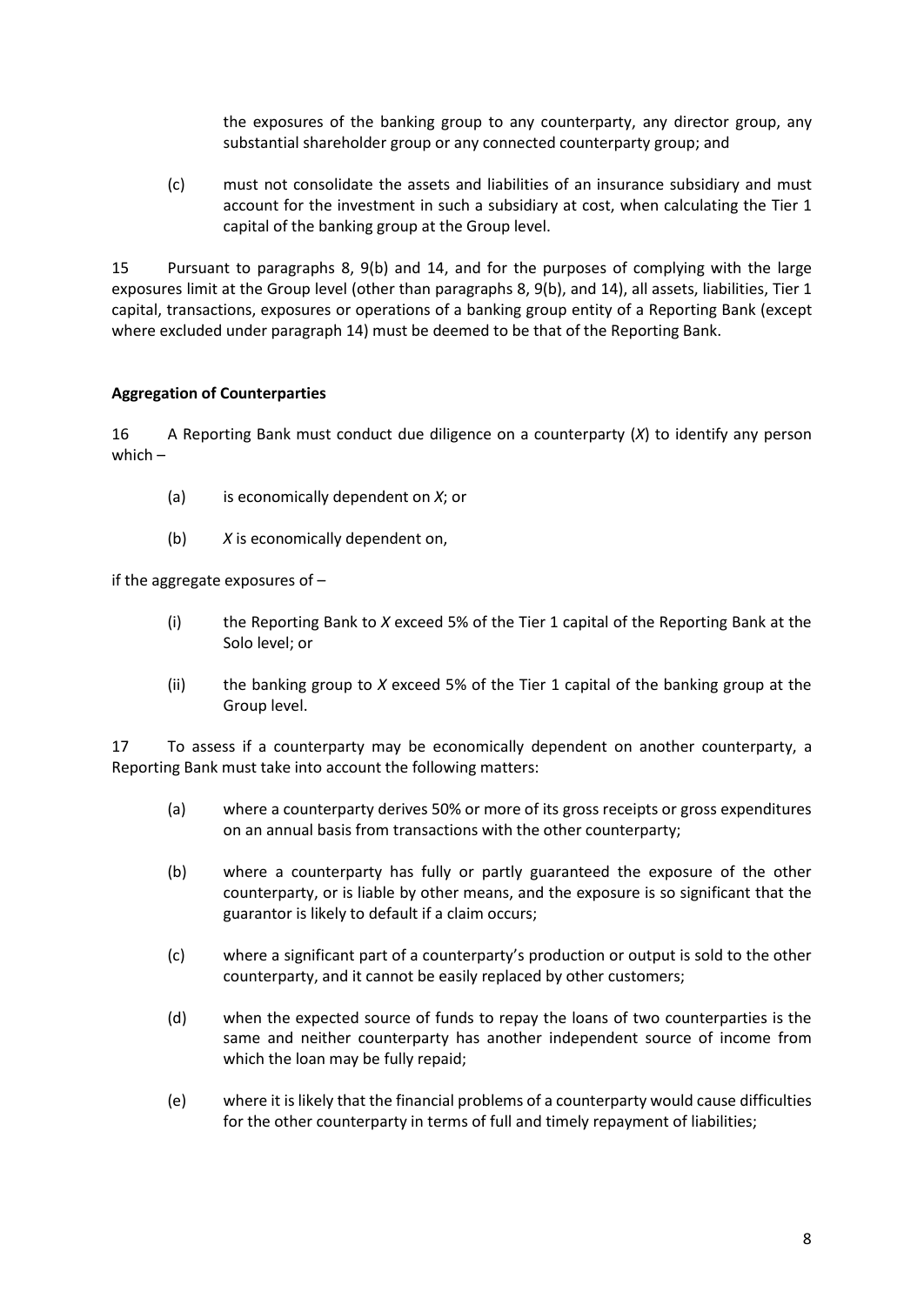- (f) where the default or insolvency of a counterparty is likely to be associated with the default or insolvency of the other counterparty;
- (g) when two or more counterparties rely on the same source for the majority of their funding, and in the event of the common provider's default, an alternative provider cannot be found.

18 A Reporting Bank must maintain documentation of the basis of its determination of a connected counterparty group and the due diligence conducted pursuant to paragraph 16.

19 Notwithstanding that a person may not be included in a director group, a major stake entity group, a substantial shareholder group or a connected counterparty group, a Reporting Bank must aggregate the exposures to one or more persons with that of a director group, a major stake entity group, a substantial shareholder group or a connected counterparty group, as the case may be, if there are reasons for the Reporting Bank to regard these exposures as connected in such a way so as to pose a single risk to the Reporting Bank.

## **Exclusion from Large Exposures Limit**

20 For the purposes of complying with the large exposures limit at the Solo level or the Group level in paragraphs 7, 8 and 9, a Reporting Bank when aggregating its exposures or the exposures of its banking group, as the case may be, –

- (a) may exclude one or more exempt exposures set out in paragraph 1 of Annex A;
- (b) need not aggregate exposures to a person or a sub-group of persons in a connected counterparty group, a substantial shareholder group or a major stake entity group with exposures to other persons of the group, if the person or sub-group of persons, as the case may be, fulfils the criteria as set out in paragraph 1 or 6 of Annex B;
- (c) need not aggregate exposures to a person with exposures to another person that the first-mentioned person may possibly be economically dependent on to form a connected counterparty group, provided that the Reporting Bank is satisfied that the first-mentioned person is able to overcome financial difficulties, which may arise due to the inability of the other person to meet its financial obligations or the default of the other person, by finding alternative business partners or funding sources within an appropriate time period;
- (d) need not aggregate exposures to its banking group entities that are included in its major stake entity group with exposures to other related corporations of the Reporting Bank as a connected counterparty group. For the avoidance of doubt, a Reporting Bank must aggregate its exposures to other related corporations of the Reporting Bank as a connected counterparty group, unless the exposures are not aggregated pursuant to sub-paragraph (b) above; and
- (e) in the case of aggregation as a connected counterparty group, need not aggregate exposures to the following persons:
	- (i) a person, *K,* that is directly controlled by or is directly economically dependent on a central government or central bank, with exposures to that central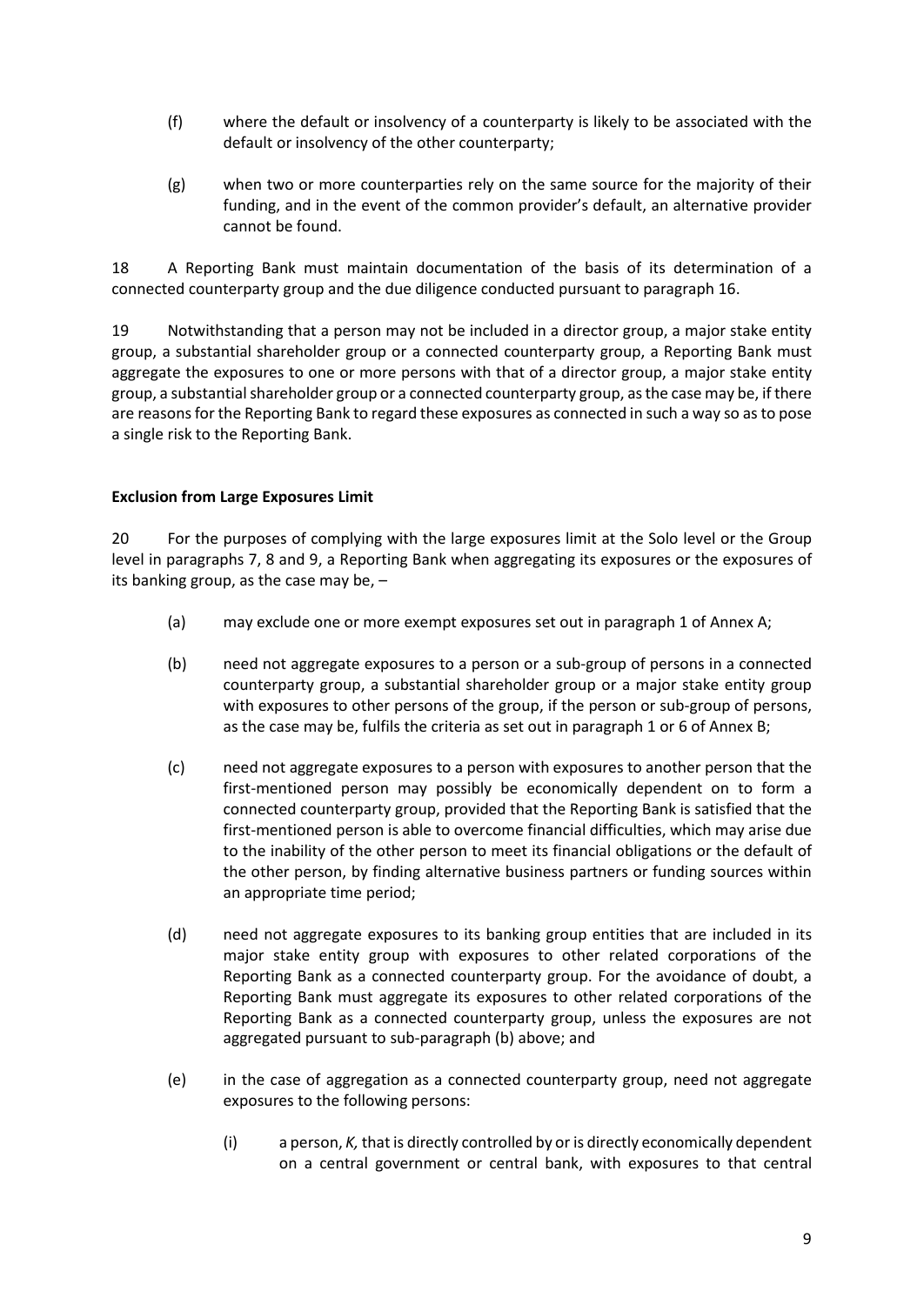government, that central bank or any other person that is directly controlled by or is directly economically dependent on that central government or that central bank, as the case may be;

(ii) a sub-group of persons that is controlled by or economically dependent on *K* with exposures to that central government, that central bank or any other person that is directly controlled by or is directly economically dependent on that central government or that central bank, as the case may be.

21 Notwithstanding paragraph 20(e), if the persons that are directly controlled by or are directly economically dependent on the same central government or the same central bank are connected with each other based on other control relationship or economic dependence relationship, the Reporting Bank must aggregate the exposures to such persons as a connected counterparty group<sup>3</sup>.

22 A Reporting Bank must maintain documentation of its basis for not aggregating any exposures under paragraphs 20(b) and (c) for five years.

23 A Reporting Bank must treat exposures to any person or any sub-group of persons that is not aggregated pursuant to paragraphs 20(b), (c) and (e) as exposures to a single counterparty group for the purposes of complying with paragraphs 7, 8 and 9.

# **Monitoring of Compliance with Large Exposures Limit**

24 For the purposes of paragraphs 7, 8, 9 and 28, a Reporting Bank must base their computations of exposures and Tier 1 capital as at the same date.

## **Actions Required in the Event of Breaches**

25 Where a Reporting Bank becomes aware that its exposure to any single counterparty group has breached the large exposures limit in paragraphs 7, 8 and 9, the Reporting Bank must –

- (a) notify the Authority immediately;
- (b) assess the effect of the breach in terms of the risks posed to the Reporting Bank;
- (c) prepare a plan to rectify the situation and inform the Authority of its plan; and
- (d) undertake prompt corrective action in accordance with the plan prepared pursuant to sub-paragraph (c) above.

## **Measurement of Exposures**

1

26 A Reporting Bank must apply the basis for computation of exposures set out in Annex C for the purposes of determining compliance with –

<sup>3</sup> For example, if single counterparty groups *Y* and *Z* are both not aggregated with a central government under paragraph 20(e), but *Y* is economically dependent on *Z*, exposures to *Y* and *Z* are required to be aggregated for the purposes of complying with paragraphs 7, 8 and 9.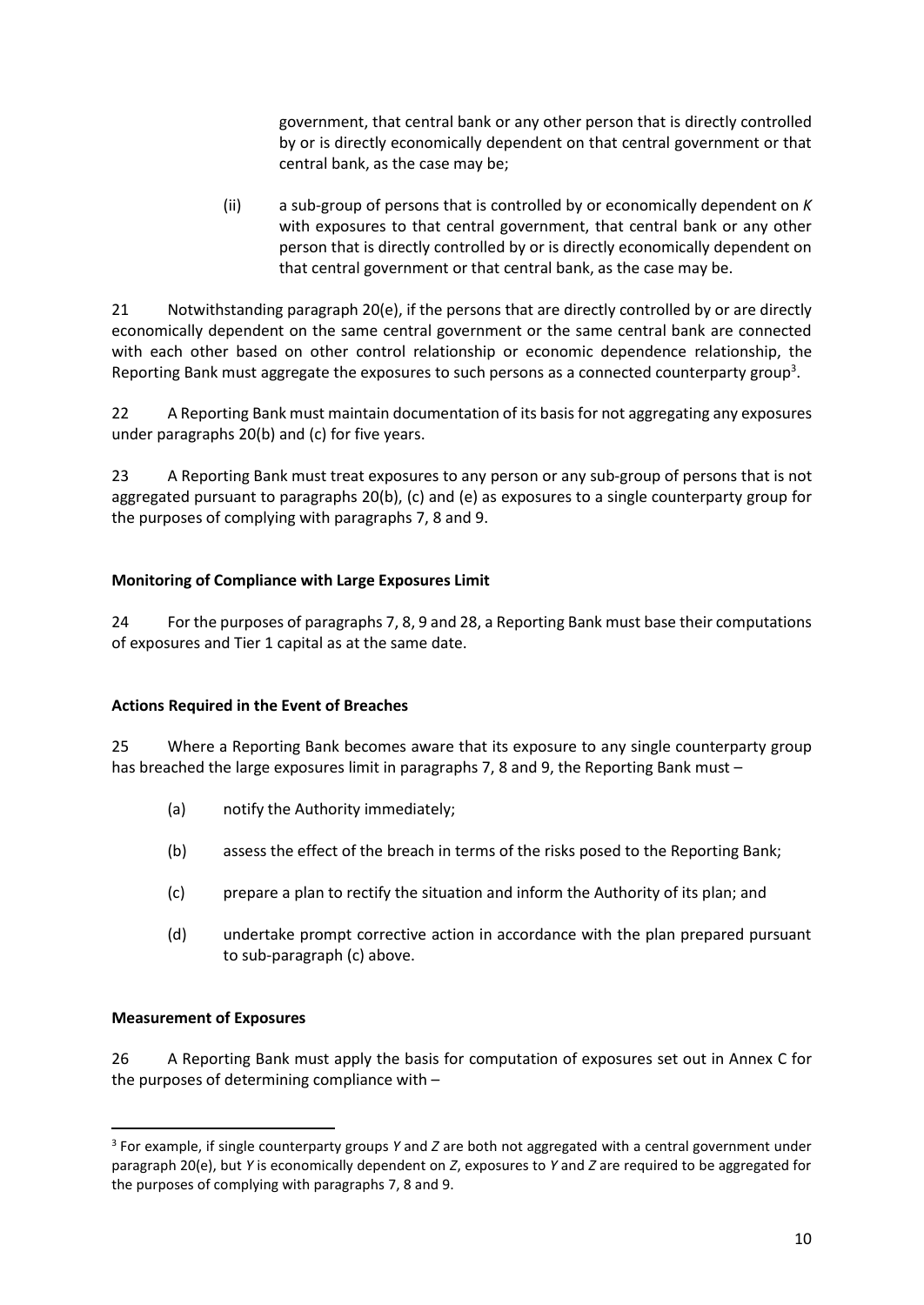- (a) the large exposures limit in paragraphs 7, 8 and 9; and
- (b) regulatory reporting requirements in paragraph 28.

27 In view of potential changes to the shareholding structure of a counterparty and its financial relationship with other persons, a Reporting Bank must review the profile of its counterparties at least once every 15 months<sup>4</sup>.

#### **Submission of Semi-Annual Reports**

28 A Reporting Bank must submit to the Authority a report containing the following exposures as at 30 June and 31 December, no later than the  $14<sup>th</sup>$  day of the second month from 30 June and 31 December each year respectively, or such other period as the Authority may approve, at the Solo level and the Group level, in accordance with the instructions and format of the reporting schedules set out in Annex D:

- (a) all large exposures, including exempt exposures set out in paragraph 1 of Annex A (except exempt exposures set out in paragraph 1(e) of Annex A), measured in accordance with Annex C;
- (b) all exposures, excluding exempt exposures set out in paragraph 1 of Annex A, that are equal to or above 10% of the Tier 1 capital of the Reporting Bank, measured in accordance with Annex C and without the effect of CRM set out in paragraphs 2.7 to 2.11, 3.14, 3.15, 4.24 and 4.25 of Annex C;
- (c) the 20 largest exposures to a single counterparty group, excluding the exempt exposures set out in paragraph 1 of Annex A, measured in accordance with Annex C, irrespective of the values of these exposures relative to the Tier 1 capital of the Reporting Bank;
- (d) exposures to any person or any sub-group of persons in a connected counterparty group or a substantial shareholder group which are not aggregated with exposures to other persons of the group pursuant to paragraph 20(b), where the exposures to the group would otherwise have breached the large exposures limit if such exposures were aggregated, and the supporting reasons for not aggregating the exposures;
- (e) exposures to any person in a major stake entity group which is not a subsidiary of the Reporting Bank ("non-subsidiary major stake entity") or sub-group of non-subsidiary major stake entities in a major stake entity group which are not aggregated with exposures to other persons of the major stake entity group pursuant to paragraph 20(b), and the supporting reasons for not aggregating the exposures.

## **Effective Date**

1

29 This Notice shall take effect on 1 October 2020.

<sup>4</sup> As a matter of best practice, a Reporting Bank should conduct the review once every 12 months. A Reporting Bank should also monitor more closely, developments affecting its counterparties with larger exposures, particularly those with exposures that are close to the large exposures limit in paragraphs 7, 8 and 9.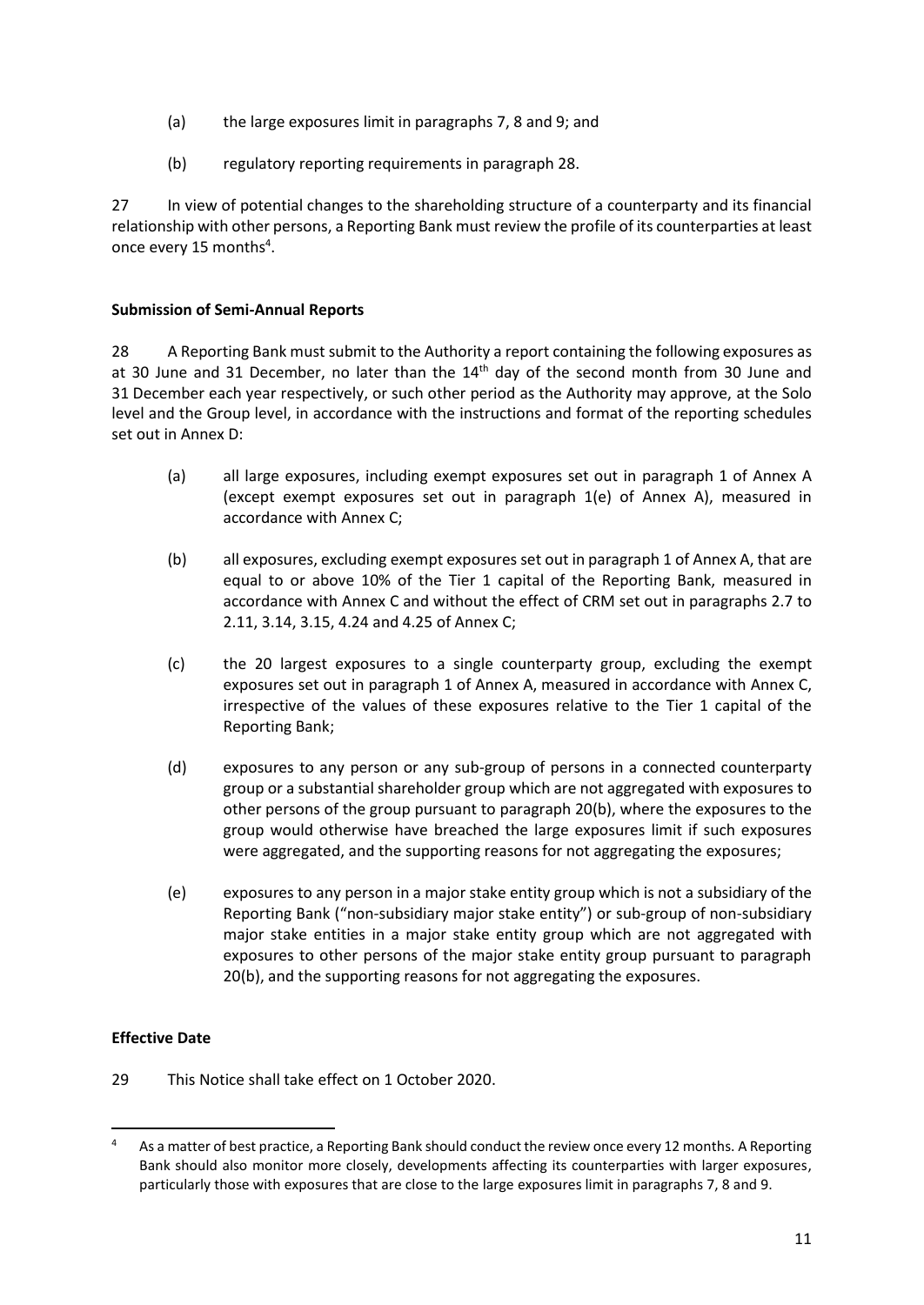#### **Exempt Exposures**

1

- 1 For the purposes of the large exposures limit, the following exposures are exempt exposures:
	- (a) an exposure to the Singapore Government<sup>5</sup> or to the Authority:
	- (b) an exposure to a central government or a central bank of a sovereign country other than Singapore –
		- (i) that is denominated in the domestic currency of the sovereign country;
		- (ii) that is denominated in a currency other than the domestic currency of the sovereign country, where that sovereign country is rated at least AA- for a foreign currency external credit assessment by a recognised ECAI; or
		- (iii) where the exposure is to meet statutory liquidity and reserve requirements or other statutory requirements imposed by the Authority or by an authority in a foreign jurisdiction exercising any function that corresponds to a regulatory function of the Authority under the Banking Act;
	- (c) an exposure to any of the following PSEs:
		- (i) a PSE in Singapore that is subject to a 0% risk weight in Table 7-3 in paragraph 7.3.17 of Part VII of MAS Notice 637;
		- (ii) a PSE outside Singapore
			- (A) that is subject to a 0% risk weight in Table 7-3 in paragraph 7.3.17 of Part VII of MAS Notice 637; and
			- (B) where the exposure is denominated in the domestic currency of the sovereign country where the PSE is established;
	- (d) an exposure to the Bank for International Settlements, the International Monetary Fund, the European Central Bank, the European Union, the European Stability Mechanism or the European Financial Stability Facility;
	- (e) an intraday exposure to a bank, up to 2 business days from the date of transaction where the Reporting Bank has fulfilled its obligation under the transaction but the counterparty bank has not;
	- (f) an exposure to a qualifying CCP related to clearing activities as set out in Table C-2 in paragraph 4.21 of Annex C;
	- (g) an exposure to a related corporation that is  $a -$

<sup>5</sup> For the avoidance of doubt, an exposure to a statutory board in Singapore is not considered an exposure to the Singapore Government, except where paragraph 1(c)(i) of this Annex applies.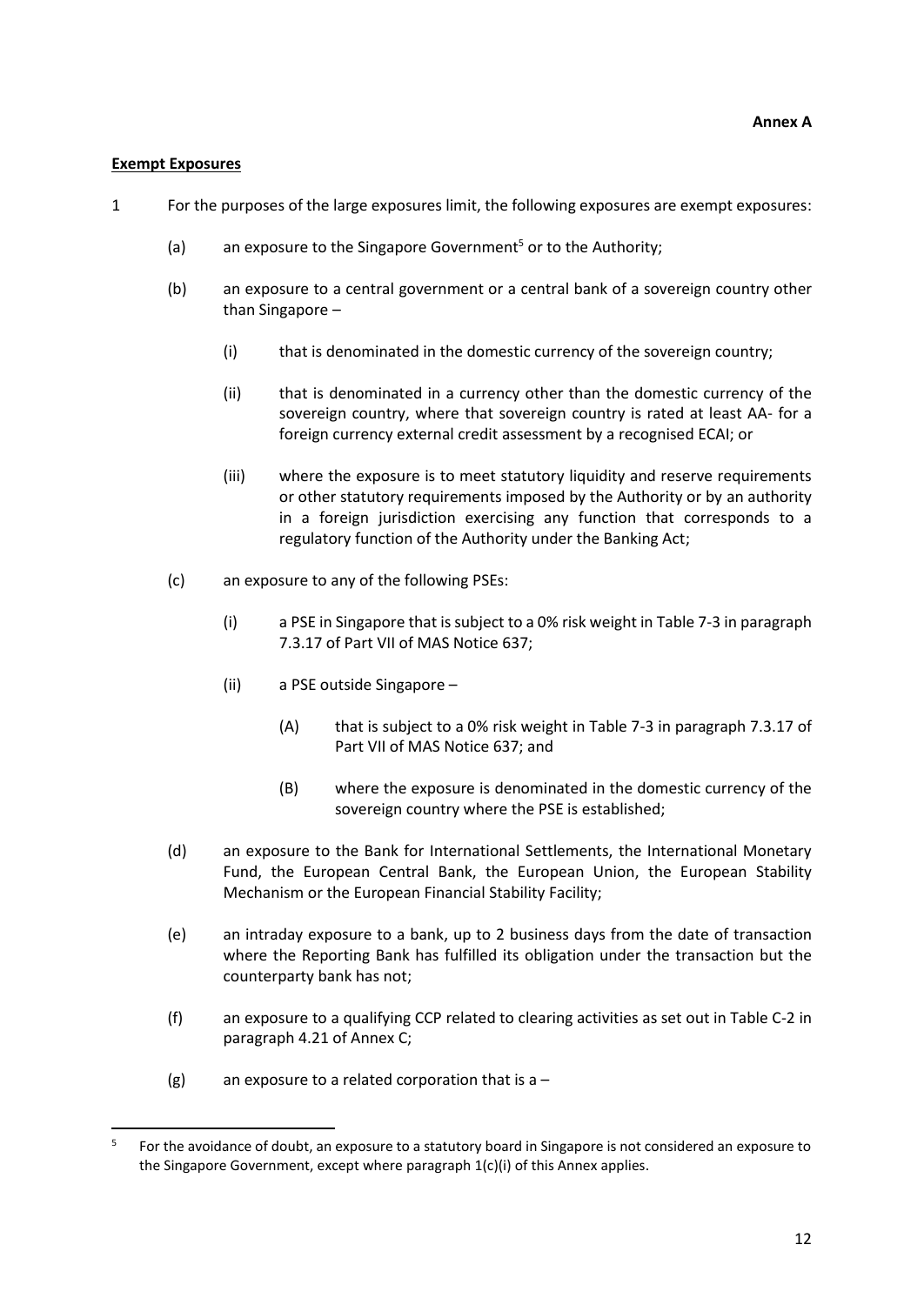- (i) parent financial holding company of the Reporting Bank;
- (ii) bank, except that in the case of an exposure to a subsidiary that is a bank, the residual maturity of the exposure must not exceed one year; and
- (iii) a merchant bank approved under section 28 of the Monetary Authority of Singapore Act (Cap. 186) ("merchant bank"), except that in the case of an exposure to a subsidiary that is a merchant bank, the residual maturity of the exposure must not exceed one year.

2 For the purposes of paragraph 1(b)(ii) of this Annex, where there are two credit ratings for a counterparty, a Reporting Bank must use the poorer credit rating for that counterparty. Where there are more than two credit ratings for a counterparty, a Reporting Bank must use the higher of the two poorest ratings.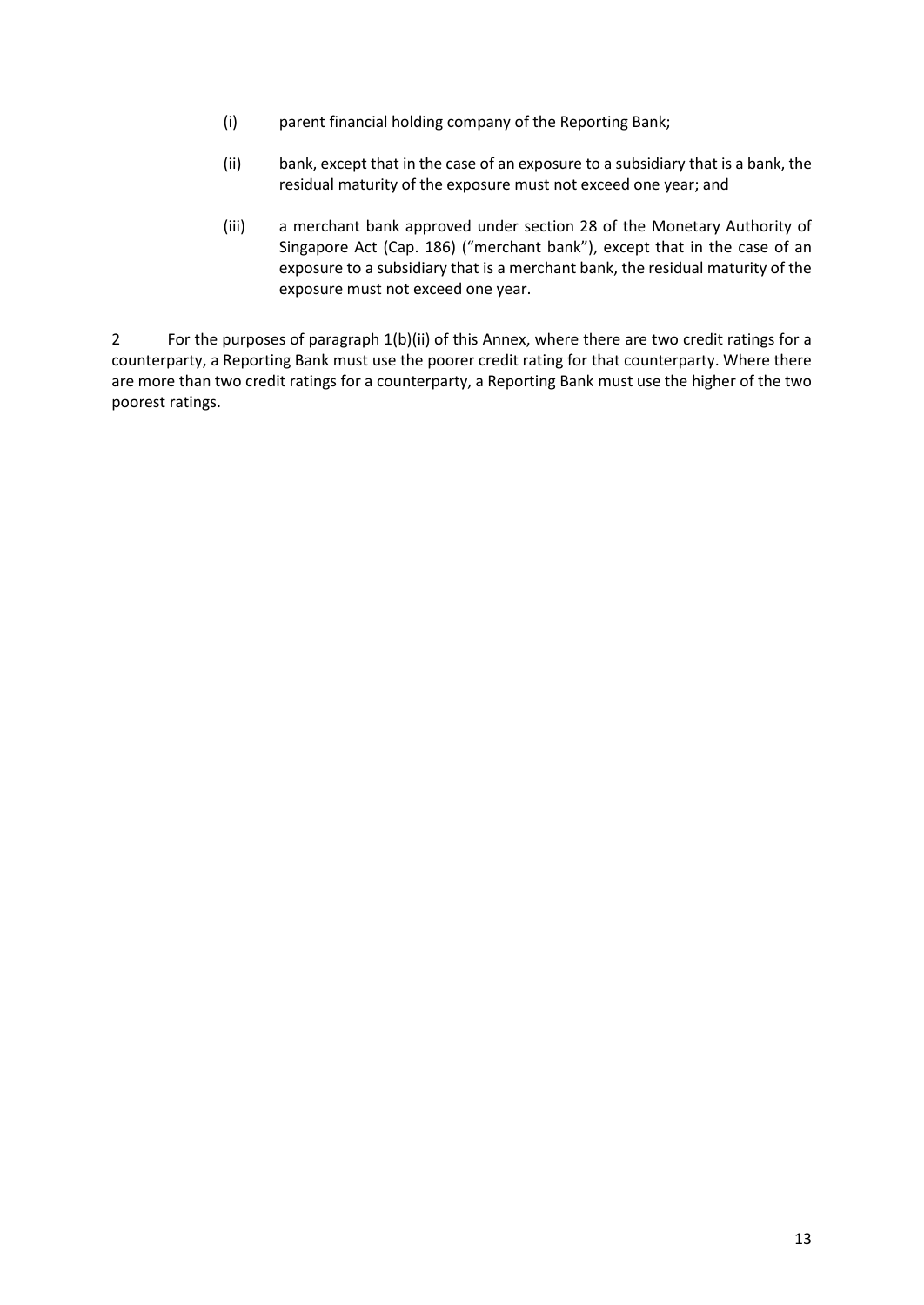## **Criteria for Excluding Exposures to Persons in a Connected Counterparty Group, Substantial Shareholder Group or Major Stake Entity Group**

#### **Connected Counterparty Group and Substantial Shareholder Group**

1 In the case of aggregation as a connected counterparty group due to control relationships or a substantial shareholder group ("Group"), a Reporting Bank need not aggregate its exposures to a person, *A*, ("person *A*") or a sub-group comprising a person, *A*, and other persons controlled by *A* in the Group ("sub-group *A*"), if the Reporting Bank can demonstrate that corporate governance safeguards and other forms of ring-fencing measures are in place such that –

- (a) any linkage aside from equity holding between person *A* or sub-group *A* and other persons within the same Group is limited; and
- (b) the risk of contagion due to the failure of any person in the Group, including the controlling person or the substantial shareholder, to person *A* or sub-group *A* (and vice versa) is minimal.

2 Where the controlling person or the substantial shareholder is a foreign government or a central bank of a sovereign country other than Singapore, a Reporting Bank is deemed to have fulfilled the requirements in paragraph 1 of this Annex, if the following criteria are met:

- (a) person *A* or each person in sub-group *A* has sufficient financial resources (either on its own or together with the financial resources provided by the other persons in subgroup *A*) to fully service its liabilities, and does not depend on any other person in the Group that does not fall within sub-group *A* ("external group person") for financial assistance in meeting its liabilities<sup>6</sup>;
- (b) person *A* or each person in sub-group *A* is not depended on by any external group person for financial assistance in meeting the external group person's liabilities;
- (c) proceeds received by person *A* or each person in sub-group *A* from the credit facilities granted by the Reporting Bank are only used by person *A* or other persons in subgroup *A* for the operations of person *A* or other persons in sub-group *A*, and are not transferred to any external group person;
- (d) person *A* or each person in sub-group *A* does not receive the proceeds of any credit facility, whether in whole or in part, obtained by any external group person from the Reporting Bank;

1

<sup>6</sup> In the case of a loan provided by a shareholder ("shareholder loan") to person A, the accounting treatment may be used as a guide in determining whether person A depends on the shareholder for financial assistance in meeting its liabilities. Where the shareholder loan was accounted for as debt (e.g. amount due to shareholder/amount due from person A), person A would be dependent on the shareholder. On the other hand, where the shareholder loan was accounted for as equity (e.g. cost of investment in subsidiary/associated company), a Reporting Bank may treat person A as not dependent on the shareholder, unless there are reasons to suggest otherwise (such as the injection of capital to support a financially weak entity).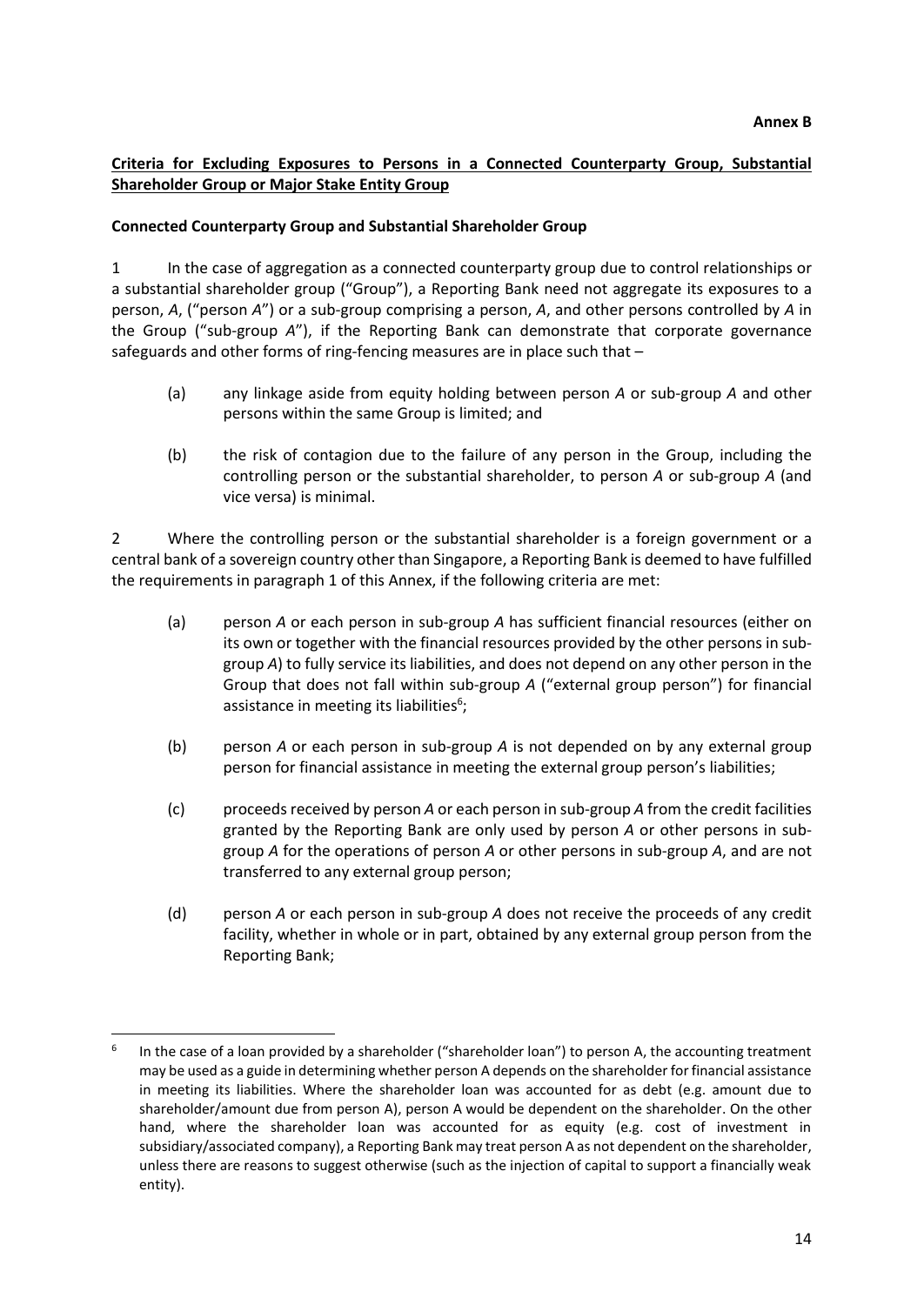- (e) person *A* or each person in sub-group *A* is not dependent on any external group person, whether singly or in aggregate with other external group persons, for more than 50% of its operating revenues;
- (f) subject to paragraph 4 of this Annex, person *A* or each person in sub-group *A* is not depended on by any external group person, either singly or in aggregate with other persons in sub-group *A*, for more than 50% of the external group person's operating revenues;
- (g) apart from being in the Group, person *A* or each person in sub-group *A* and any external group person are not economically dependent on each other.

3 Where the controlling person or the substantial shareholder is not a foreign government or central bank of a sovereign country other than Singapore, a Reporting Bank is deemed to have fulfilled the requirements in paragraph 1 of this Annex, if the following criteria are met:

- (a) subject to paragraph 4 of this Annex, the criteria set out in paragraph 2 of this Annex;
- (b) person *A* or each person in sub-group *A* does not use any name, logo or trademark in a manner which indicates or represents that person *A* or any person in sub-group *A* is related to or associated with any external group person;
- (c) none of the names, logos or trademarks of person *A* or any person in sub-group *A* is used by any external group person in a manner which indicates or represents that the external group person is related to or associated with person *A* or any person in subgroup *A*;
- (d) a majority of the directors of person *A* or each person in sub-group *A* do not fall within any of the following categories:
	- (i) the controlling person or the substantial shareholder;
	- (ii) family members of the controlling person or the substantial shareholder;
	- (iii) employees of the controlling person or the substantial shareholder;
	- (iv) concurrently directors of the controlling person or the substantial shareholder; or
	- (v) employees of any other external group person;
- (e) no external group person that is a controlling person or a substantial shareholder or family member of such a controlling person or a substantial shareholder, is an executive officer or chairman of the board of directors of person *A* or any person in sub-group *A*;
- (f) no chief executive officer of any external group person that is a controlling person or a substantial shareholder is an executive officer or chairman of the board of directors of person *A* or any person in sub-group *A*.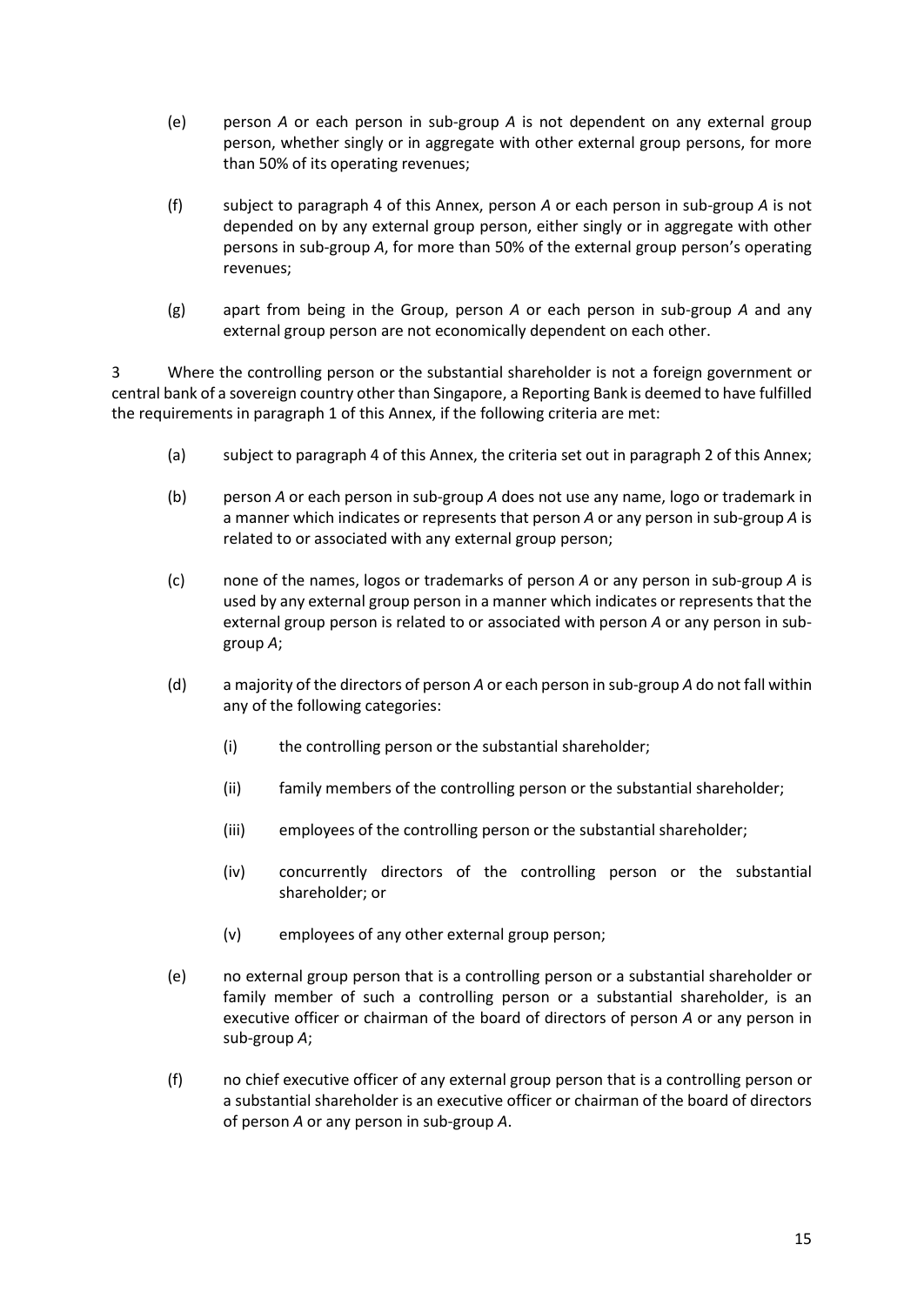4 Where person *A* or sub-group *A* is held by one or more external group persons which are intermediate holding companies whose primary purpose is to own or hold shares in other companies, paragraph 2(f) of this Annex does not apply with respect to the intermediate holding companies for the purposes of determining whether exposures to person *A* or sub-group *A* need not be aggregated under paragraph 2 or 3(a) of this Annex.

- 5 For the purposes of paragraphs 1 to 4 of this Annex
	- (a) "controlling person" has the same meaning as in regulation  $24(1)(c)(ii)$  of the Banking Regulations (Rg. 5);
	- (b) "foreign government" refers to a foreign central government, a regional government of a foreign jurisdiction or a local authority of a foreign jurisdiction, that is able to exercise one or more functions of the foreign central government at the regional or local level; and
	- (c) "substantial shareholder" has the same meaning as in section 81 of the Companies Act (Cap. 50).

## **Major stake entity group**

1

6 In the case of aggregation as a major stake entity group, a Reporting Bank need not aggregate its exposures to a non-subsidiary major stake entity, *B*, ("person *B*") or a sub-group comprising a nonsubsidiary major stake entity, *B*, and other non-subsidiary major stake entities controlled by *B* in its major stake entity group ("sub-group *B*"), if the Reporting Bank can demonstrate that corporate governance safeguards and other forms of ring-fencing measures are in place such that –

- (a) any linkage aside from equity holding between person *B* or sub-group *B* and other persons within the major stake entity group are limited; and
- (b) the risk of contagion due to the failure of any person in the major stake entity group to person *B* or sub-group *B* (and vice versa) is minimal.

7 A Reporting Bank is deemed to have fulfilled the requirements in paragraph 6 of this Annex if the following criteria are met:

(a) person *B* or each non-subsidiary major stake entity in sub-group *B* has sufficient financial resources (either on its own or together with the financial resources provided by the other non-subsidiary major stake entities in sub-group *B*) to fully service its liabilities, and does not depend on any other person in the major stake entity group that does not fall within sub-group *B* ("external major stake entity group person") for financial assistance in meeting its liabilities<sup>7</sup>;

<sup>7</sup> In the case of a loan provided by a shareholder ("shareholder loan") to person B, the accounting treatment may be used as a guide in determining whether person B depends on the shareholder for financial assistance in meeting its liabilities. Where the shareholder loan was accounted for as debt (e.g. amount due to shareholder/amount due from person B), person B would be dependent on the shareholder. On the other hand, where the shareholder loan was accounted for as equity (e.g. cost of investment in subsidiary/associated company), a Reporting Bank may treat person B as not dependent on the shareholder, unless there are reasons to suggest otherwise (such as the injection of capital to support a financially weak entity).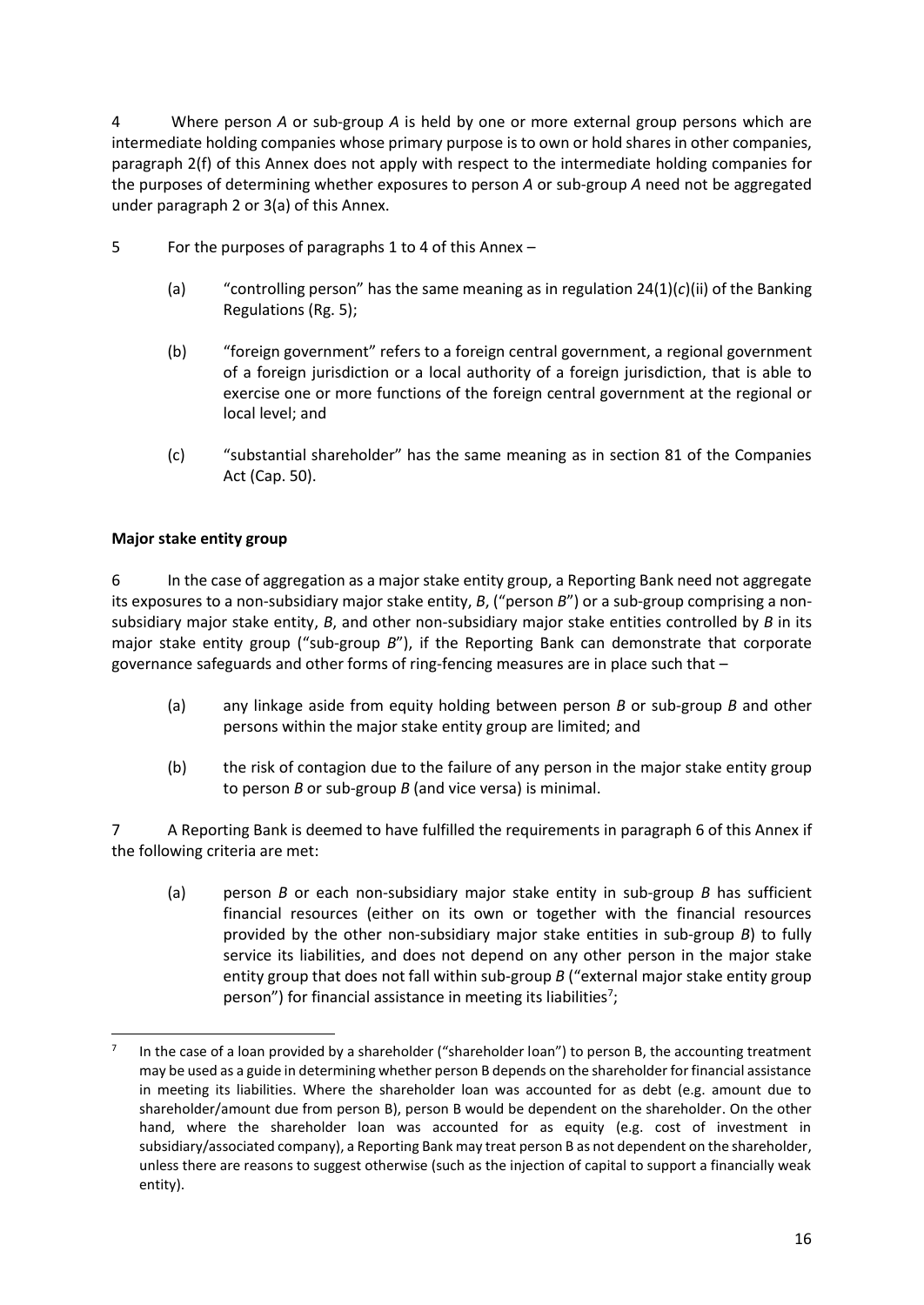- (b) person *B* or each non-subsidiary major stake entity in sub-group *B* is not depended on by any external major stake entity group person for financial assistance in meeting the external major stake entity group person's liabilities;
- (c) proceeds received by person *B* or each non-subsidiary major stake entity in sub-group *B* from the credit facilities granted by the Reporting Bank are only used by person *B* or other non-subsidiary major stake entities in sub-group *B* for the operations of person *B* or other non-subsidiary major stake entities in sub-group *B*, and are not transferred to any external major stake entity group person;
- (d) person *B* or each non-subsidiary major stake entity in sub-group *B* does not receive the proceeds of any credit facility, whether in whole or in part, obtained by any external major stake entity group person from the Reporting Bank;
- (e) person *B* or each non-subsidiary major stake entity in sub-group *B* is not dependent on any external major stake entity group person, whether singly or in aggregate with other external major stake entity group persons, for more than 50% of its operating revenues;
- (f) subject to paragraph 8 of this Annex, person *B* or each non-subsidiary major stake entity in sub-group *B* is not depended on by any external major stake entity group person, either singly or in aggregate with other non-subsidiary major stake entities in sub-group *B*, for more than 50% of the external major stake entity group person's operating revenues;
- (g) apart from being in the major stake entity group, person *B* or each non-subsidiary major stake entity in sub-group *B* and any external major stake entity group person are not economically dependent on each other;
- (h) person *B* or each non-subsidiary major stake entity in sub-group *B* does not use any name, logo or trademark in a manner which indicates or represents that person *B* or any non-subsidiary major stake entity in sub-group *B* is related to or associated with the Reporting Bank or any external major stake entity group person;
- (i) none of the names, logos or trademarks of person *B* or any non-subsidiary major stake entity in sub-group *B* is used by the Reporting Bank or any external major stake entity group person in a manner which indicates or represents that the Reporting Bank or external major stake entity group person is related to or associated with person *B* or any of the non-subsidiary major stake entities in sub-group *B*;
- (j) a majority of the directors of person *B* or each non-subsidiary major stake entity in sub-group *B* do not fall within any of the following categories:
	- (i) employees of the Reporting Bank;
	- (ii) concurrently directors of the Reporting Bank; or
	- (iii) employees of any other external major stake entity group person.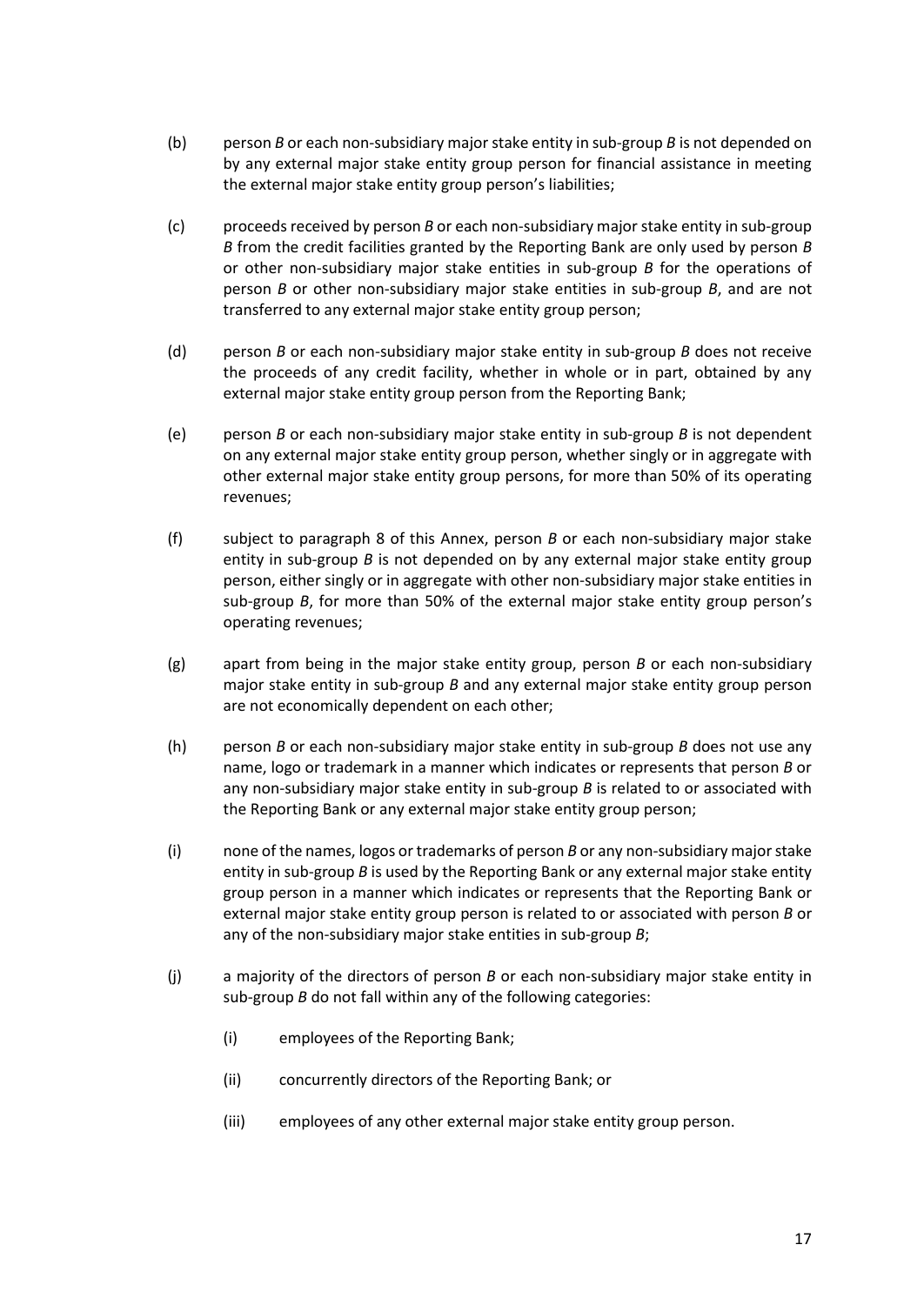8 Where person *B* or sub-group *B* is held by one or more external major stake entity group persons which are intermediate holding companies whose primary purpose is to own or hold shares in other companies, paragraph 7(f) of this Annex does not apply with respect to the intermediate holding companies for the purposes of determining whether exposures to person *B* or sub-group *B* need not be aggregated under paragraph 7 of this Annex.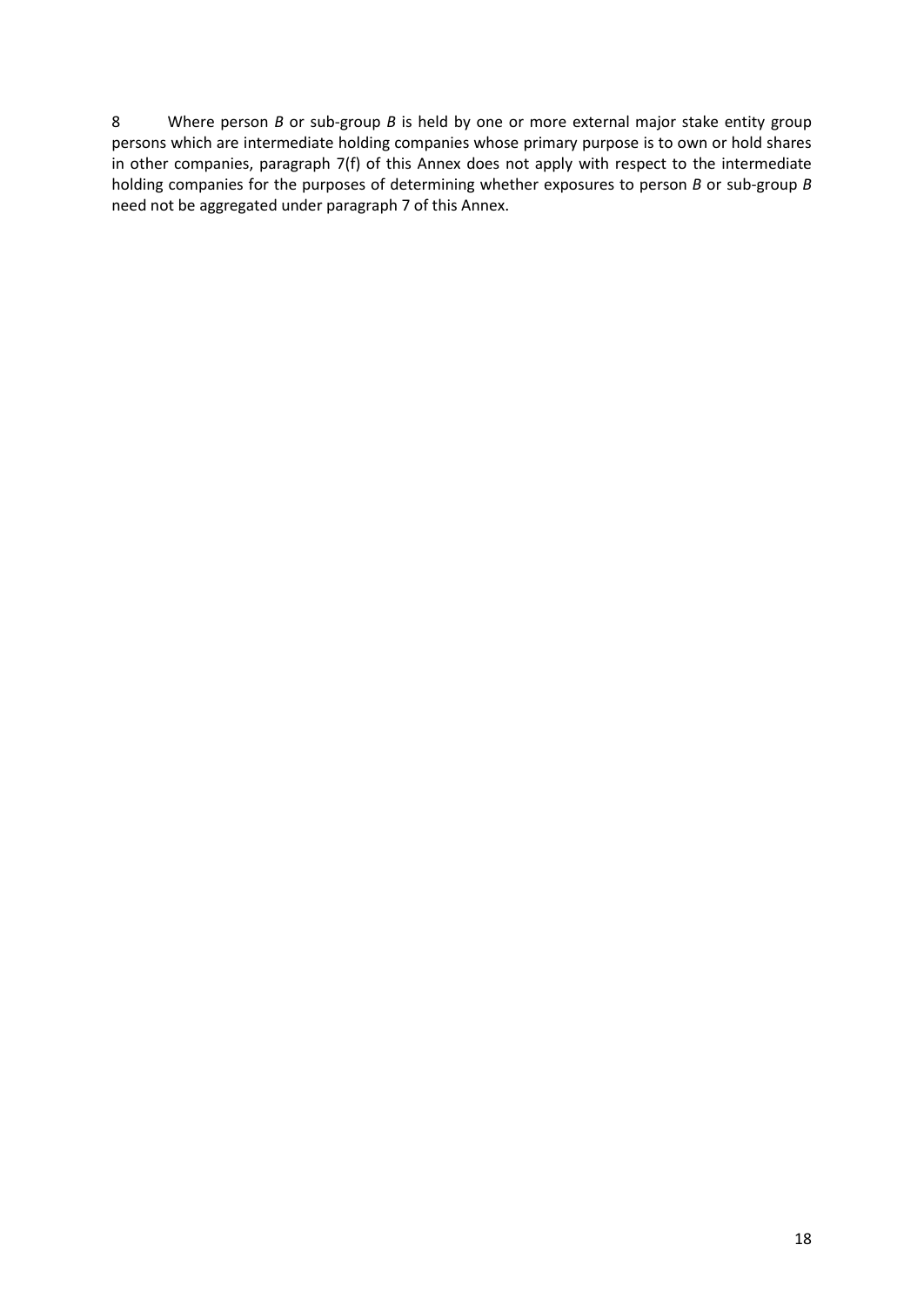#### **Annex C**

#### **Measurement of Exposures**

#### **Section 1: General measurement principles**

1.1 For the purposes of measuring a Reporting Bank's exposures to a counterparty, the Reporting Bank must –

- (a) include
	- (i) all on- and off-balance sheet exposures in the banking book and the trading book; and
	- (ii) exposures arising from instruments with counterparty credit risk under MAS Notice 637;
- (b) subject to paragraph 1.2 of this Annex, exclude an exposure value to the counterparty that is deducted from capital under Part VI of MAS Notice 637; and
- (c) must not add an exposure value that is deducted from capital to other exposures to that counterparty.

1.2 Where only a portion of an exposure to a counterparty subject to deduction from capital under Part VI of MAS Notice 637, the Reporting Bank must –

- (a) exclude only the exposure value deducted from capital; and
- (b) except where the exposure is an exempt exposure set out in paragraph 1 of Annex A, include the remaining part of the exposure in the computation of its total exposures to that counterparty.
- 1.3 A Reporting Bank must
	- (a) include an exposure value that is subject to a 1250% risk weight in MAS Notice 637; and
	- (b) add the exposure value in sub-paragraph (a) above to any other exposures to the same counterparty, except where the exposure is an exempt exposure set out in paragraph 1 of Annex A.

## **Section 2: Calculation of exposure value for banking book positions and pre-settlement counterparty exposures arising from derivative transactions and long settlement transactions**

Banking book on-balance sheet non-derivative assets

2.1 A Reporting Bank must calculate the exposure value of its banking book on-balance sheet nonderivative assets based on the carrying amount of such assets as determined in accordance with the Accounting Standards, where such amounts are –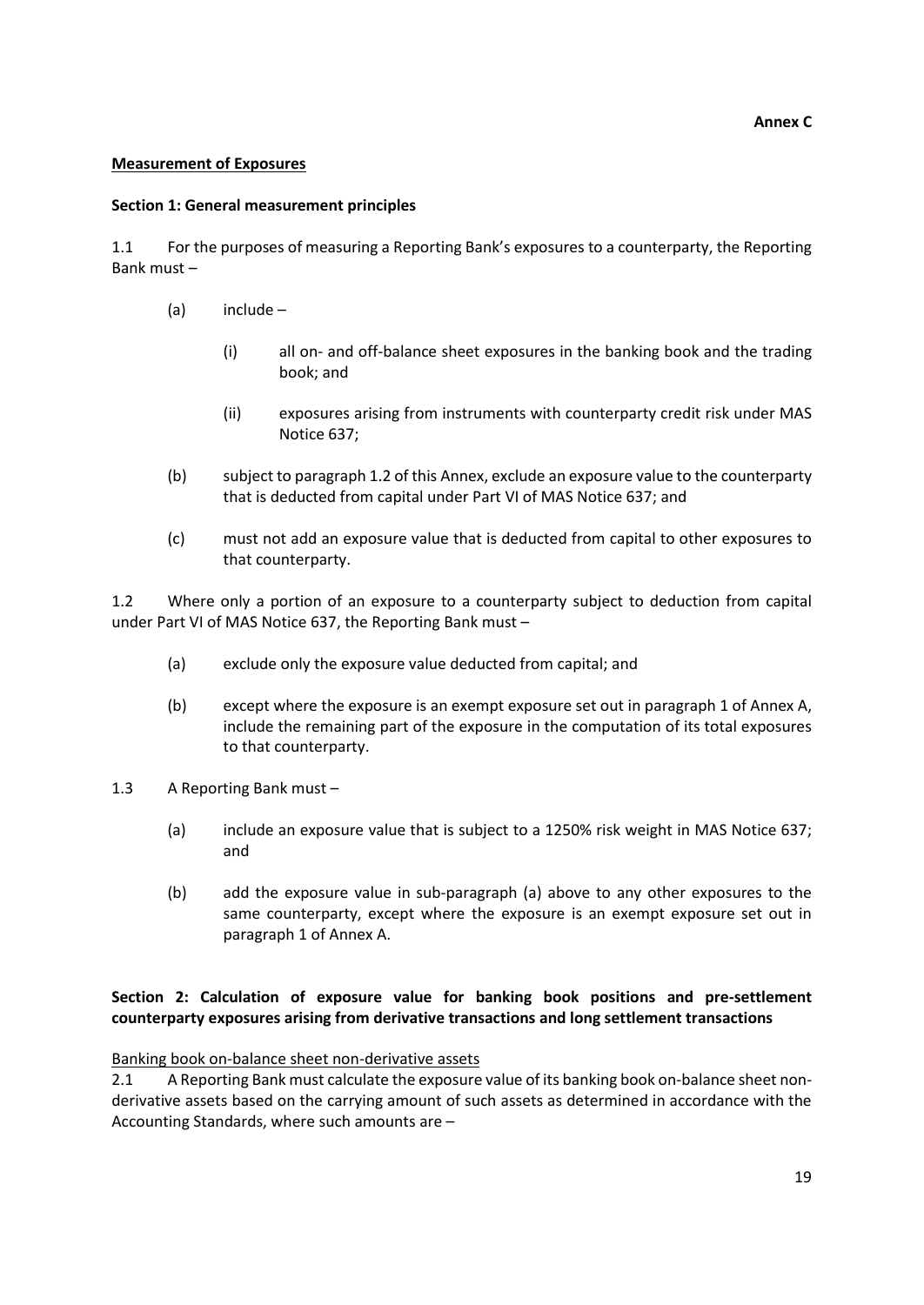- (a) net of specific allowances and accounting valuation adjustments attributable to such assets; or
- (b) gross of any specific allowance and accounting valuation adjustments.

Pre-settlement counterparty exposure for derivative transactions and long settlement transactions 2.2 Subject to paragraph 2.3 of this Annex, a Reporting Bank must calculate the exposure value for the pre-settlement counterparty exposure to a counterparty arising from the following:

- (a) OTC derivative transactions;
- (b) exchange-traded derivative transactions;
- (c) long settlement transactions that are not SFTs,

whether or not such transactions are classified as banking book or trading book exposures based on the SA-CCR set out in Annex 7O to Part VII of MAS Notice 637.

2.3 Except where a Reporting Bank has elected to adopt the SA-CCR set out in Annex 7O to Part VII of MAS Notice 637 prior to the cessation of the transitional arrangements for the adoption of the SA-CCR in accordance with Section 5 of Annex 7O to Part VII of MAS Notice 637, the Reporting Bank must continue to comply with Appendix 3 of MAS Notice 639 in force immediately before 1 October 2020 for the calculation of the exposure value for the pre-settlement counterparty exposure to a counterparty arising from OTC derivative transactions, exchange-traded derivative transactions and long-settlement transactions that are not SFTs.

## Pre-settlement counterparty exposure for securities financing transactions

2.4 A Reporting Bank must calculate the exposure value for a pre-settlement counterparty exposure to a counterparty arising from an SFT, whether or not such a transaction is classified as a banking book or trading book exposure based on the approach that the Reporting Bank has adopted in accordance with paragraph 7.2.23 of Part VII of MAS Notice 637.

## Off-balance sheet items

2.5 Except for pre-settlement counterparty exposures arising from derivative transactions, long settlement transactions or SFTs, a Reporting Bank must calculate the exposure values of all other offbalance sheet items by multiplying the notional amount of each item with the applicable credit conversion factors set out in Annex 7A to Part VII of MAS Notice 637, with a floor of 10%.

## On-balance sheet netting

2.6 A Reporting Bank must recognise the effect of a qualifying on-balance sheet netting agreement for loans and deposits, whenever the Reporting Bank has recognised the effect of the onbalance sheet netting agreement to compute credit RWA pursuant to paragraphs 7.2.5 and 7.2.5A of Part VII of MAS Notice 637.

## Eligible credit risk mitigation

2.7 A Reporting Bank must recognise the effect of CRM in the calculation of an exposure whenever the Reporting Bank has recognised the effect of CRM to compute credit RWA for the exposure in MAS Notice 637, and the following conditions are met: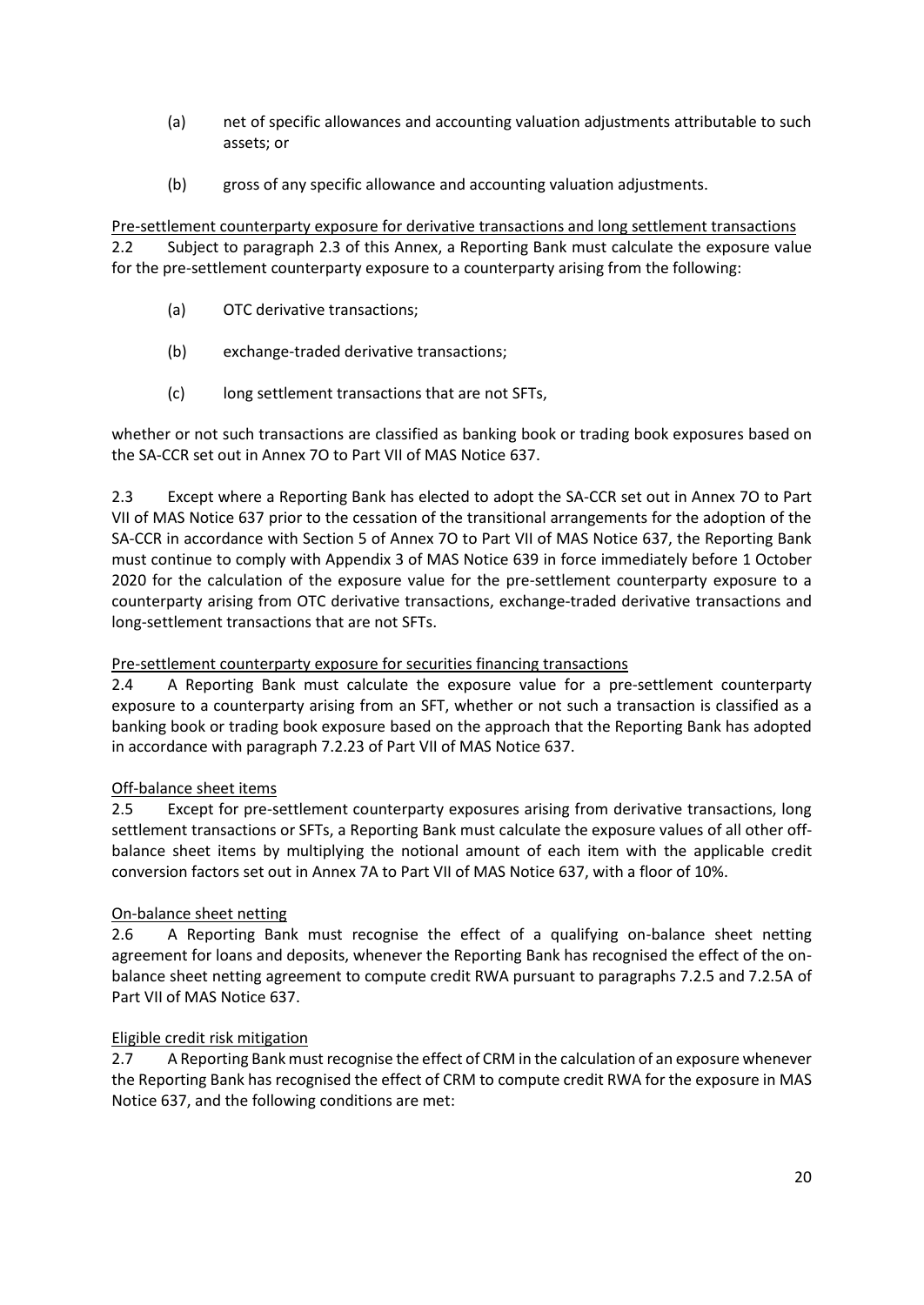- (a) the credit risk mitigant meets the requirements set out in Annex 7F to Part VII of MAS Notice 637 for the recognition of eligible credit protection and eligible financial collateral under the SA(CR);
- (b) the Reporting Bank meets the conditions and requirements for recognition of such CRM in accordance with paragraphs 2.8 to 2.11, 4.24 and 4.25 of this Annex.
- 2.8 A Reporting Bank must not recognise the following:
	- (a) other forms of collateral that are only eligible under the IRBA as set out in paragraph 2.5 of Annex 7F to Part VII of MAS Notice 637 to reduce exposure values;
	- (b) the effects of CRM of any collateral for an exposure that has a maturity mismatch if the Reporting Bank has applied the FC(SA) under MAS Notice 637;
	- (c) the effects of CRM if the Reporting Bank has not recognised this effect in the computation of credit RWA for the exposure in MAS Notice 637.

2.9 Subject to paragraph 2.8(b) of this Annex, for an exposure that has a maturity mismatch with the credit risk mitigant, a Reporting Bank may recognise the effect of CRM pursuant to paragraph 2.7 of this Annex only where the credit risk mitigant has an original maturity of at least one year and a residual maturity of more than 3 months. A Reporting Bank must calculate the value of the CRM adjusted for any maturity mismatch in accordance with Section 6 of Annex 7F to Part VII of MAS Notice 637.

2.10 A Reporting Bank must reduce the value of the exposure to the counterparty by the following amounts of eligible credit protection or eligible financial collateral recognised for the calculation of credit RWA under MAS Notice 637:

- (a) the value of the protected portion in the case of eligible credit protection;
- (b) the value of the portion of claim collateralised by the market value of the eligible financial collateral when the Reporting Bank applies the FC(SA) for calculating the effect of CRM under Sub-divisions 4 and 5 of Division 2 of Part VII of MAS Notice 637;
- (c) the value of the eligible financial collateral as recognised in the calculation of the exposure value for the pre-settlement counterparty exposure to a single counterparty arising from OTC derivative transactions, exchange-traded derivative transactions, or long settlement transactions that are not SFTs based on the same approach that the Reporting Bank has adopted in accordance with paragraphs 2.2 and 2.3 of this Annex; or
- (d) in the case of eligible financial collateral when the Reporting Bank applies the FC(CA) for recognising the effect of eligible financial collateral or when the Bank has adopted the IRBA for the calculation of credit RWA, under MAS Notice 637, the value of the eligible financial collateral adjusted after applying the standard supervisory haircuts in accordance with paragraphs 2.1 to 2.4 of Annex 7J to Part VII of MAS Notice 637. For the avoidance of doubt, the Reporting Bank must not use own-estimates haircuts described in Section 3 of Annex 7J to Part VII of MAS Notice 637.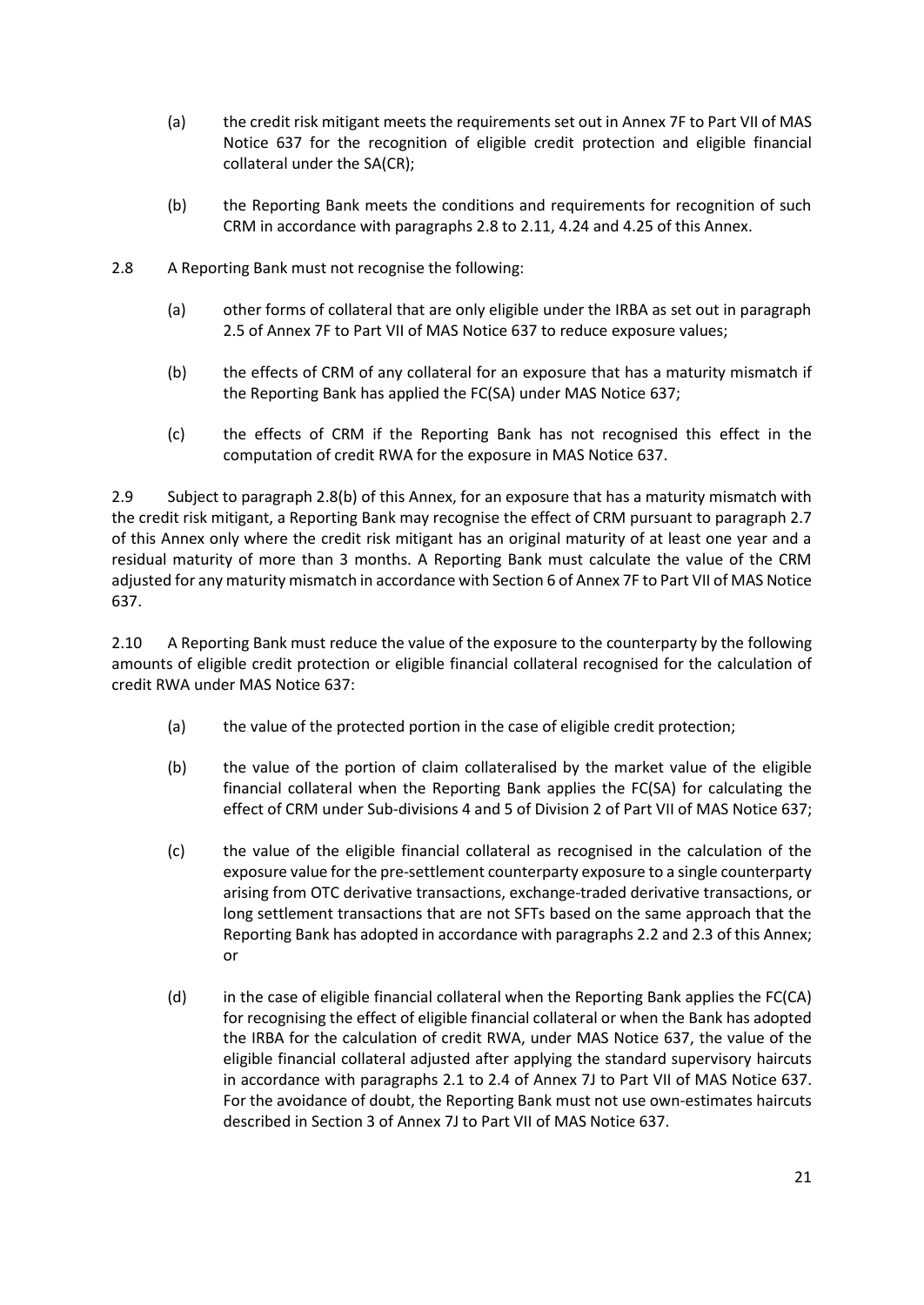2.11 Where a Reporting Bank recognises a reduction of the exposure to the counterparty due to the effects of CRM, arising from eligible financial collateral or eligible credit protection, the Reporting Bank must recognise an exposure to the issuer of the eligible financial collateral or to the eligible protection provider, as the case may be. Subject to paragraph 3.15(a) of this Annex, the Reporting Bank must assign to the issuer of the eligible financial collateral or to the eligible protection provider the amount by which the exposure to the original counterparty is reduced.

## **Section 3: Calculation of exposure value for trading book positions**

- 3.1 A Reporting Bank must calculate
	- (a) the exposure value of the positions that meet the conditions under paragraph 3.2 of this Annex in accordance with paragraphs 3.3 to 3.18 of this Annex; and
	- (b) its aggregate exposure to a counterparty by adding any exposure to that counterparty arising from any position that meets the conditions under paragraph 3.2 of this Annex held in its trading book to any other exposure to that counterparty held in its banking book.
- 3.2 The conditions referred to under paragraphs 3.1(a) and (b) of this Annex are as follows:
	- (a) the position is exposed to risk associated with the default of that counterparty;
	- (b) the position is not a position in a commodity or currency.

3.3 A Reporting Bank must calculate the exposure value of debt instruments and equity instruments held in the trading book based on the value<sup>8</sup> calculated in accordance with the Accounting Standards.

3.4 A Reporting Bank must convert<sup>9</sup> –

- (a) interest-rate related derivatives instruments held in the trading book into notional positions in the relevant underlying instruments in accordance with paragraph 8.2.5 and Annex 8A of MAS Notice 637;
- (b) credit derivatives into notional positions in the relevant reference obligations in accordance with paragraph 8.2.6 and Annex 8B of MAS Notice 637; and
- (c) equity derivative instruments into notional positions in the relevant underlying equity instruments in accordance with paragraph 8.2.25 and Annex 8E of MAS Notice 637,

and then calculate the exposure value of the instruments based only on the positions representing exposures captured under paragraph 3.2 of this Annex.

<sup>1</sup> Based on the current market value of the instruments.

<sup>9</sup> For example, a future on stock *X* is decomposed into a long position in stock *X* and a short position in a riskfree interest rate exposure in the respective funding currency, or a typical interest rate swap is represented by a long position in a fixed and a short position in a floating interest rate exposure or vice versa.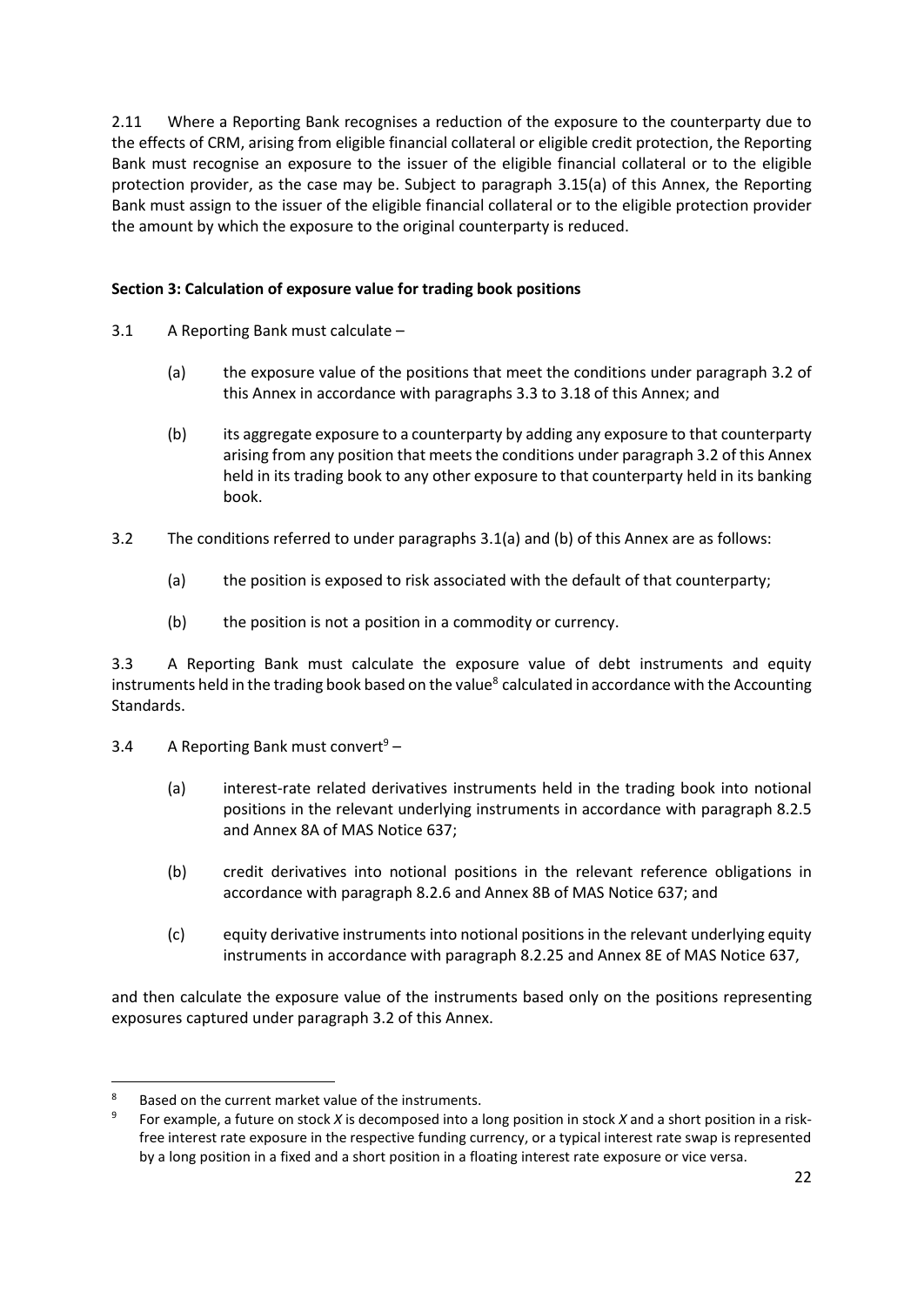3.5 Where a Reporting Bank has provided credit protection through credit derivative transactions held in the trading book, the Reporting Bank acquires exposure to the reference asset and must calculate the exposure value to the reference asset based on the amount that is due in the case the reference asset triggers the instrument, minus the absolute value of the credit protection. In the case that the market value of the sold credit derivative is positive from the perspective of the Reporting Bank, the Reporting Bank must add the positive market value of the credit derivative to other exposures to the protection buyer.

3.6 Where a Reporting Bank has provided credit protection through holding credit-linked notes, the Reporting Bank must calculate the exposure value arising from positions both in the bond of the credit-linked note issuer and in the underlying instrument referenced by the credit-linked note.

3.7 A Reporting Bank must calculate exposures arising from positions hedged by credit derivatives in accordance with paragraphs 3.14 and 3.15 of this Annex, where the Reporting Bank chooses to recognise such hedges.

3.8 A Reporting Bank must calculate the exposure value for options held in the trading book based on the change in option prices that would result from a default of the respective underlying instrument in accordance with Table C-1 below.<sup>10</sup> The Reporting Bank must aggregate resulting positions in options with other exposures to the relevant counterparties of such option positions and floor the net exposures at zero.

| <b>Option position</b> | <b>Exposure measurement approach</b>          |
|------------------------|-----------------------------------------------|
| Long call option       | Option market value                           |
| Short call option      | Option market value                           |
| Long put option        | Option strike price minus option market value |
| Short put option       | Option strike price minus option market value |

## **Table C-1 – Exposure measurement of options**

3.9 A Reporting Bank must calculate the exposure value of an investment in index positions, securitisations, hedge funds or investment funds held in the trading book applying the same approach as for similar instruments held in the banking book in accordance with paragraphs 4.4 to 4.16 of this Annex. Accordingly, the Reporting Bank may assign the amount invested in a particular structure to –

- (a) the structure itself, where it is defined as a distinct counterparty;
- (b) the counterparties corresponding to the underlying assets; or
- (c) the unknown client described in paragraph 4.11(b) of this Annex.
- 3.10 A Reporting Bank may offset long and short positions in –

**.** 

(a) an identical<sup>11</sup> issue of any instrument held in the trading book; or

<sup>&</sup>lt;sup>10</sup> The measure of exposure values of options differs from the measurement of exposure values of options under MAS Notice 637.

 $11$  Two issues are defined as identical if the issuer, coupon, currency and maturity are identical.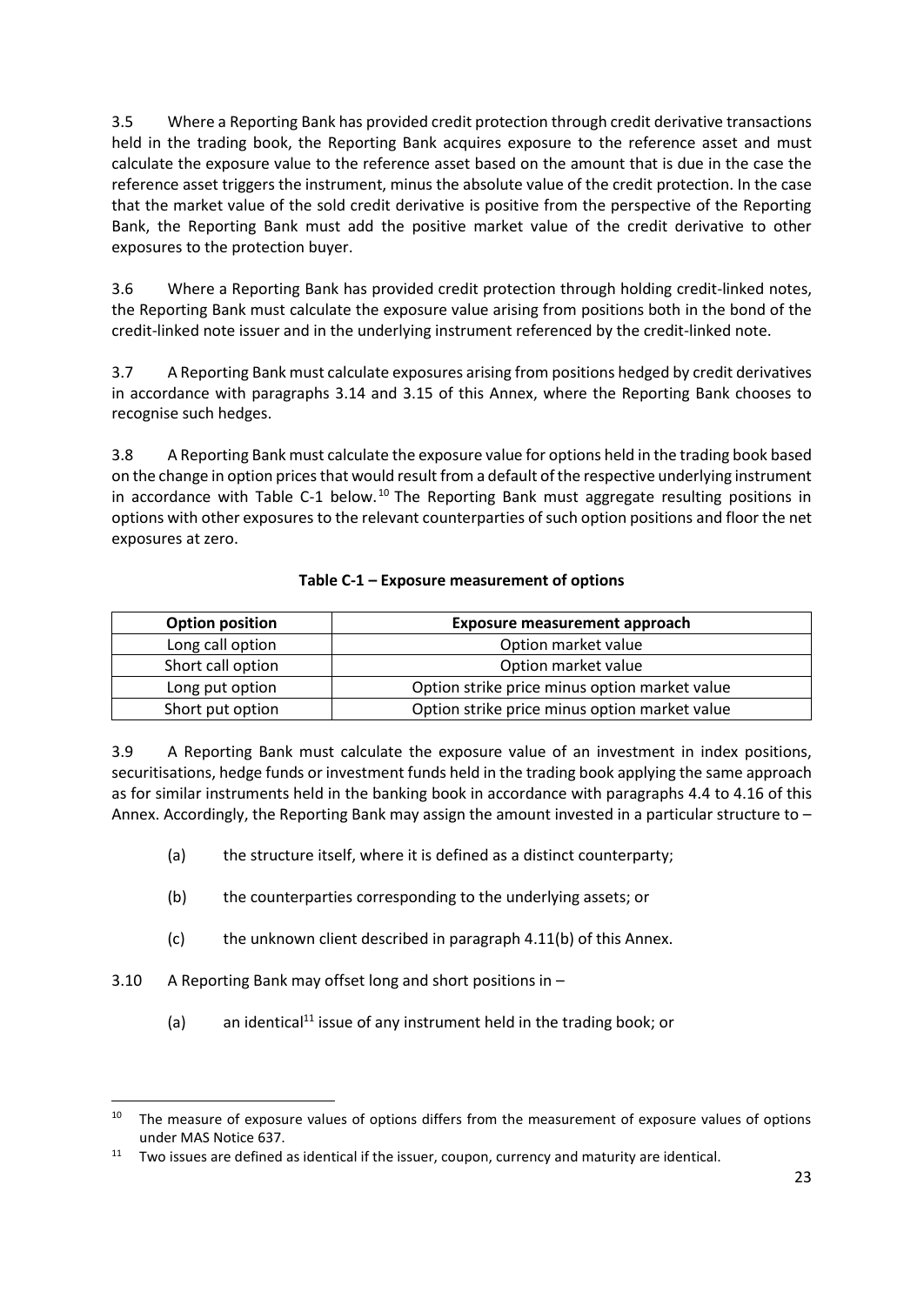- (b) different issues of any instrument held in the trading book issued by a counterparty when –
	- (i) the short position is junior to the long position; or
	- (ii) the long and short positions are of the same seniority.

3.11 For the purposes of paragraph 3.10 of this Annex, the Reporting Bank may calculate its exposure value to the counterparty issuing such instruments based on a net position.

3.12 For the purposes of determining the relative seniority of positions under paragraph 3.10(b) of this Annex, a Reporting Bank may allocate securities held in the trading book into broad buckets of degrees of seniority<sup>12</sup>.

3.13 Where a Reporting Bank has chosen not to allocate securities to different buckets based on relative seniority, the Reporting Bank must not recognise any offsetting of long and short positions in different issues of any instrument held in the trading book relating to the same counterparty.

3.14 In the case of positions held in the trading book hedged by credit derivatives, a Reporting Bank may recognise the hedge, provided the underlying instrument of the hedge and the position hedged meet the requirements set out in paragraphs 3.10(b), 3.12 and 3.13 of this Annex.

3.15 Where a Reporting Bank recognises a hedge of a position held in the trading book through the use of credit derivatives pursuant to paragraph 3.14 of this Annex and recognises a reduction of the exposure value to the counterparty due to the hedge, the Reporting Bank must –

- (a) in the case where the Reporting Bank bought credit protection in the form of a credit default swap to hedge positions held in the trading book and either the credit default swap provider or the referenced entity is not a financial entity, calculate the exposure value arising from the credit derivative swap based on paragraph 2.2 of this Annex and assign this exposure value to the eligible protection provider; and
- (b) in all other cases, recognise a corresponding increase in the exposure value to the eligible protection provider.
- 3.16 For the purposes of paragraph 3.15(a) of this Annex, a "financial entity" refers to  $-$ 
	- (a) a financial institution that is subject to minimum prudential standards that are consistent with international standards and supervision by a financial services regulatory authority ("regulated financial institution");
	- (b) where the regulated financial institution referred to in sub-paragraph (a) above is substantial in a consolidated group, the parent and subsidiaries of the regulated financial institution;
	- (c) a financial institution that is not subject to minimum prudential standards that are consistent with international standards and supervision by a financial services regulatory authority; or

1

<sup>&</sup>lt;sup>12</sup> For example, the broad buckets may be "Equity", "Subordinated Debt" and "Senior Debt".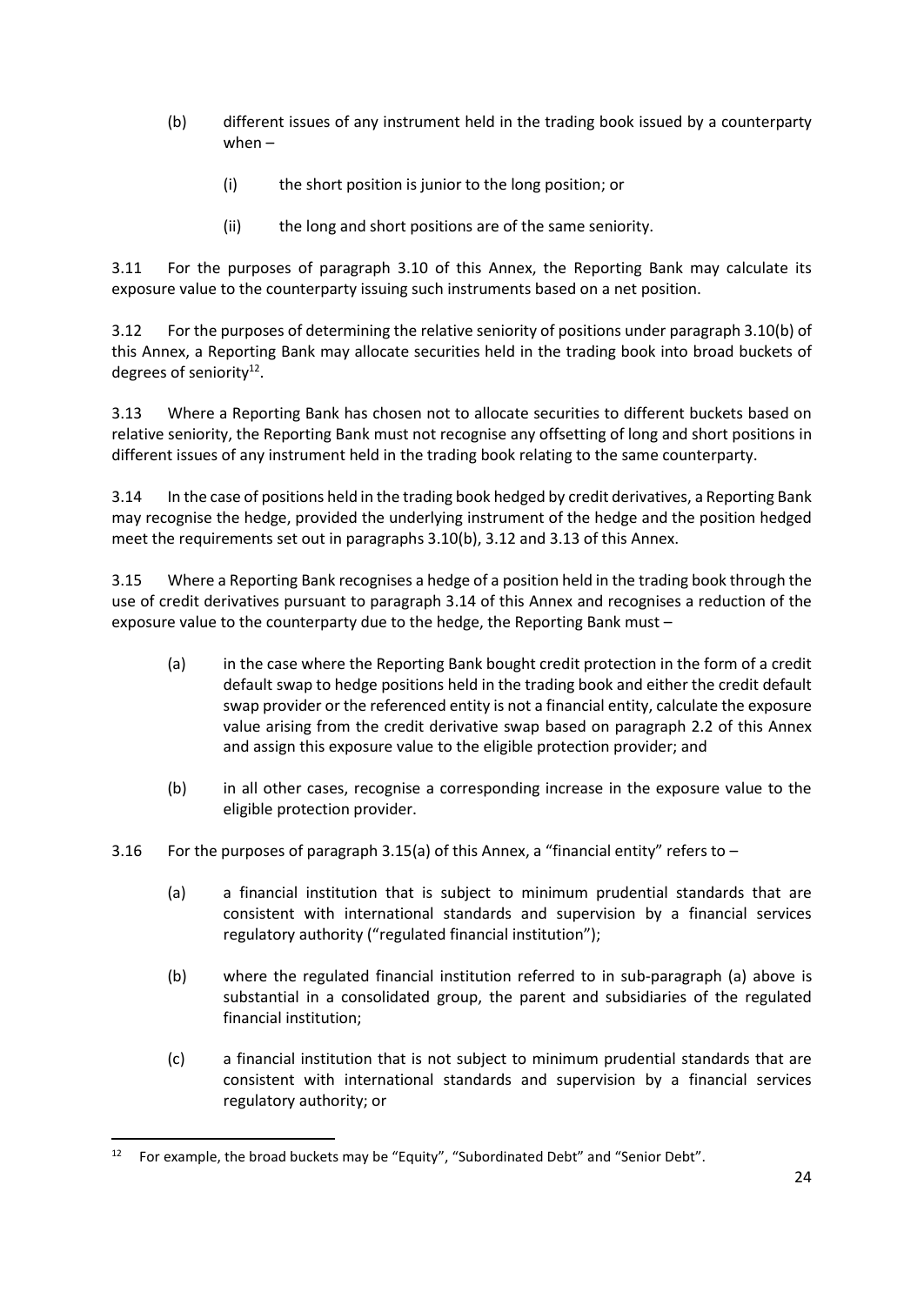(d) any other financial institution as may be specified by the Authority from time to time.

3.17 A Reporting Bank must not offset positions held in the banking book with positions held in the trading book or vice versa.

3.18 Where offsetting positions held in the trading book results in a net short position, a Reporting Bank must not include the net short position in calculating its aggregate exposures to a particular counterparty.

#### **Section 4: Treatment of specific exposure types**

#### Covered bond exposures

4.1 Subject to paragraph 4.2 of this Annex, a Reporting Bank must assign to the issuer of a covered bond an exposure value of 100% of the nominal value of the Reporting Bank's holding in a covered bond.

4.2 A Reporting Bank may assign an exposure value of at least 25% of the nominal value of the Reporting Bank's holding in a qualifying covered bond to the issuer of the qualifying covered bond.

4.3 For the purposes of paragraph 4.2 of this Annex, a qualifying covered bond refers to a covered bond that meets the following conditions at the inception date of the covered bond and throughout its remaining maturity:

- (a) the cover pool of the covered bond consists of assets that constitute
	- (i) exposures which would fall within the central government and central bank asset class, PSE asset class or MDB asset class under the SA(CR) in accordance with paragraphs 7.3.1(b) to 7.3.1(d) of Part VII of MAS Notice 637;
	- (ii) exposures which would fall within the residential mortgage asset class that would qualify for a 35% weight under the SA(CR) set out in paragraph 7.3.29 of Part VII of MAS Notice 637 and have a loan-to-value ratio of 80% or lower, calculated in accordance with paragraphs 2.7(f) and 2.7(g) of Annex 7F to Part VII of MAS Notice 637; and
	- (iii) exposures which would fall within the CRE asset class that would qualify for a 100% risk weight under the SA(CR) set out in paragraph 7.3.29C of Part VII of MAS Notice 637 and with a loan-to-value ratio of 60% or lower, calculated in accordance with paragraphs 2.7(f) and 2.7(g) of Annex 7F to Part VII of MAS Notice 637;
- (b) the nominal value of the cover pool assigned to the covered bond by its issuer exceeds the nominal outstanding value of the covered bond issuance ("over-collateralisation requirement") by at least 10%. For this purpose, the value of the cover pool does not need to be that required by the relevant legislative framework governing the issuance of such covered bonds. However, if the relevant legislative framework does not stipulate an over-collateralisation requirement of at least 10%, the issuer of the covered bond needs to publicly disclose on a regular basis that the cover pool meets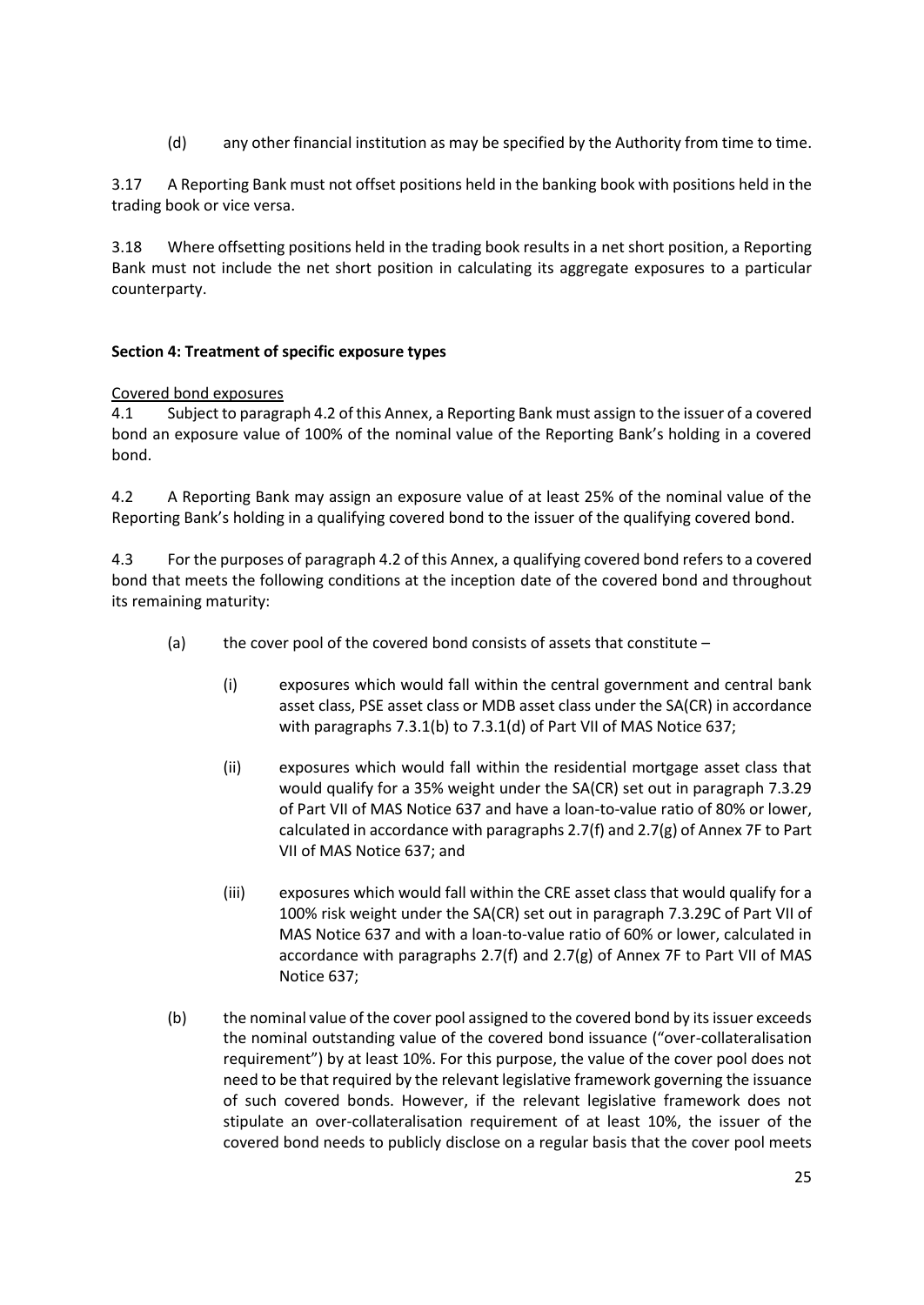the over-collateralisation requirement of 10% in practice. In addition to the assets set out in sub-paragraph (a) above, the assets used to meet this over-collateralisation requirement may include substitution assets that are cash or short-term liquid and high quality assets held in substitution of the primary assets to top up the cover pool for management purposes and derivatives entered into for the purposes of hedging the risks arising in the covered bond programme.

Exposures to collective investment schemes, securitisation vehicles and other structures

4.4 For the purposes of the large exposures limit, a Reporting Bank must calculate the exposure value for exposures arising from structures<sup>13</sup> that the Reporting Bank has invested in, regardless of whether such exposures are held in the banking book or trading book, in accordance with paragraphs 4.5 to 4.16 of this Annex.

4.5 A Reporting Bank may calculate the exposure value based on the amount<sup>14</sup> it invests in a structure, defined as a distinct counterparty, and assign the exposure value to the structure<sup>15</sup>, if  $-$ 

- (a) the Reporting Bank had demonstrated to the Authority that it has not been influenced by regulatory arbitrage considerations in deciding not to apply LE-LTA to calculate the exposure value to the structure<sup>16</sup>; and
- (b) the Reporting Bank's –

**.** 

- <span id="page-25-0"></span>(i) exposure value to each underlying asset of the structure is smaller than 0.25% of the Reporting Bank's Tier 1 capital; or
- (ii) whole investment in a structure is below 0.25% of the Reporting Bank's Tier 1 capital.

4.6 Where the Reporting Bank has not chosen to apply the approach in paragraph 4.5 of this Annex, the Reporting Bank must apply the LE-LTA to look through the structure to identify the underlying assets of the structure and apply the exposure measurement approach set out in paragraphs 4.12 to 4.14 of this Annex.

4.7 For the purposes of calculating the Reporting Bank's exposure value to each underlying asset in paragraph 4.5(b)(i) of this Annex, the Reporting Bank must include only exposures to underlying assets of the structure that result from the Reporting Bank's investment in the structure and use the exposure measurement approach set out in paragraphs 4.12 to 4.14 of this Annex as though the LE-LTA is applied.

4.8 Where a Reporting Bank's exposure to each underlying asset of a structure is equal to or above 0.25% of the Reporting Bank's Tier 1 capital, the Reporting Bank must apply –

<sup>&</sup>lt;sup>13</sup> Such structures include collective investment schemes, closed-end funds, securitisations, investments in index positions and other structures with underlying assets.

<sup>&</sup>lt;sup>14</sup> This is the carrying amount of the investment as determined in accordance with the Accounting Standards.<br><sup>15</sup> This is independent of the requirement in paragraph 4.15 of this Annex to identify additional risk factors

<sup>15</sup> This is independent of the requirement in paragraph 4.15 of this Annex to identify additional risk factors inherent in a structure.

<sup>&</sup>lt;sup>16</sup> For example, the Reporting Bank has not circumvented the large exposures limit by investing in several individually immaterial transactions with identical underlying assets.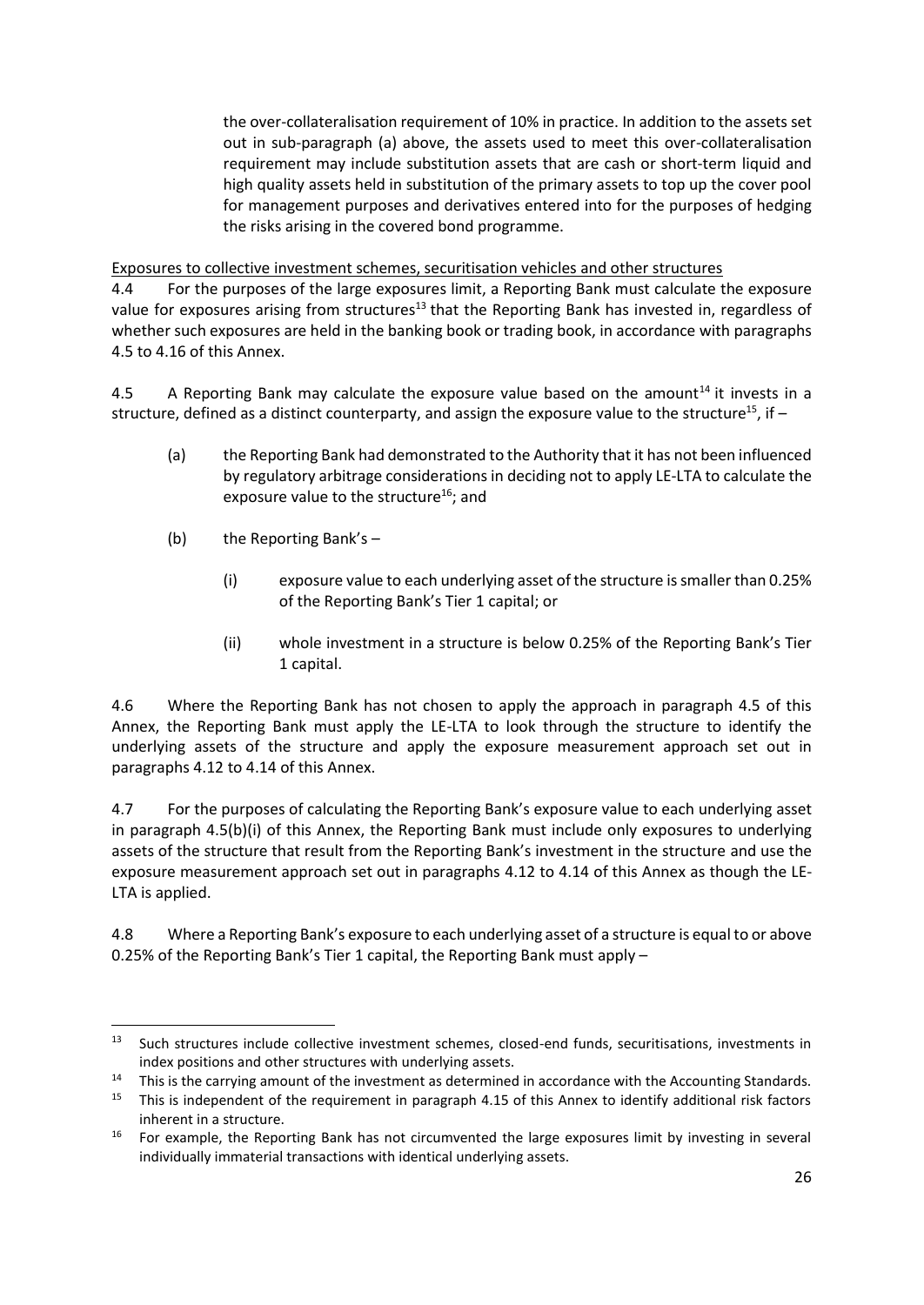- (a) the LE-LTA to look through the structure to identify the underlying assets of the structure; and
- (b) the exposure measurement approach set out in paragraphs 4.12 to 4.14 of this Annex.
- 4.9 For the purposes of paragraphs 4.6 and 4.8 of this Annex, the Reporting Bank must
	- (a) identify the counterparty corresponding to each of the underlying assets; and
	- (b) aggregate the exposures arising from such underlying assets to any other direct or indirect exposure to that counterparty.

4.10 Where the Reporting Bank has applied the approach set out in paragraphs 4.8 and 4.9 of this Annex for underlying assets of a structure that are each equal to or above 0.25% of the Reporting Bank's Tier 1 capital, the Reporting Bank may assign the exposure value arising from other underlying assets of the structure that are each below 0.25% of the Reporting Bank's Tier 1 capital to the structure<sup>17</sup>.

4.11 Where a Reporting Bank is unable to identify the underlying assets of the structure, the Reporting Bank must $15 15 -$ 

- (a) if the total amount of a Reporting Bank's exposure to a structure does not exceed 0.25% of the Reporting Bank's Tier 1 capital, assign the total exposures arising from the structure based on the amount it invests in a structure, to the structure as the relevant counterparty; and
- (b) if the total amount of a Reporting Bank's exposure to a structure is above 0.25% of the Reporting Bank's Tier 1 capital, aggregate its exposures to all such structures and assign the aggregated amount, based on the amount it invests in the structures, to a hypothetical single counterparty, referred to as the unknown client $^{18}$ .

4.12 Where the LE-LTA is applied in the case of a structure where all investors rank pari passu, a Reporting Bank must calculate the exposure value to a counterparty corresponding to each underlying asset in accordance with the formula *P* x *V*, where –

- (a) *P* is the pro rata share that the Reporting Bank holds in the structure; and
- (b)  $V$  is the value of the underlying asset in the structure<sup>19</sup>.

4.13 Where the LE-LTA is applied in the case of a structure with different seniority levels among investors<sup>20</sup>, a Reporting Bank must calculate the exposure value arising from the underlying assets for each tranche within the structure $^{21}$ .

**.** 

<sup>&</sup>lt;sup>17</sup> A partial use of the LE-LTA is permitted.

<sup>&</sup>lt;sup>18</sup> The requirements relating to the large exposures limit and regulatory reporting will apply accordingly to the "unknown client" as a single counterparty.

<sup>&</sup>lt;sup>19</sup> For example, a Reporting Bank holding a 1% share of a structure that invests in 20 assets each with a value of 5 must assign an exposure of 0.05 to each of the counterparties.

<sup>&</sup>lt;sup>20</sup> For example, securitisations.

 $21$  This assumes a pro rata distribution of losses amongst investors in a single tranche.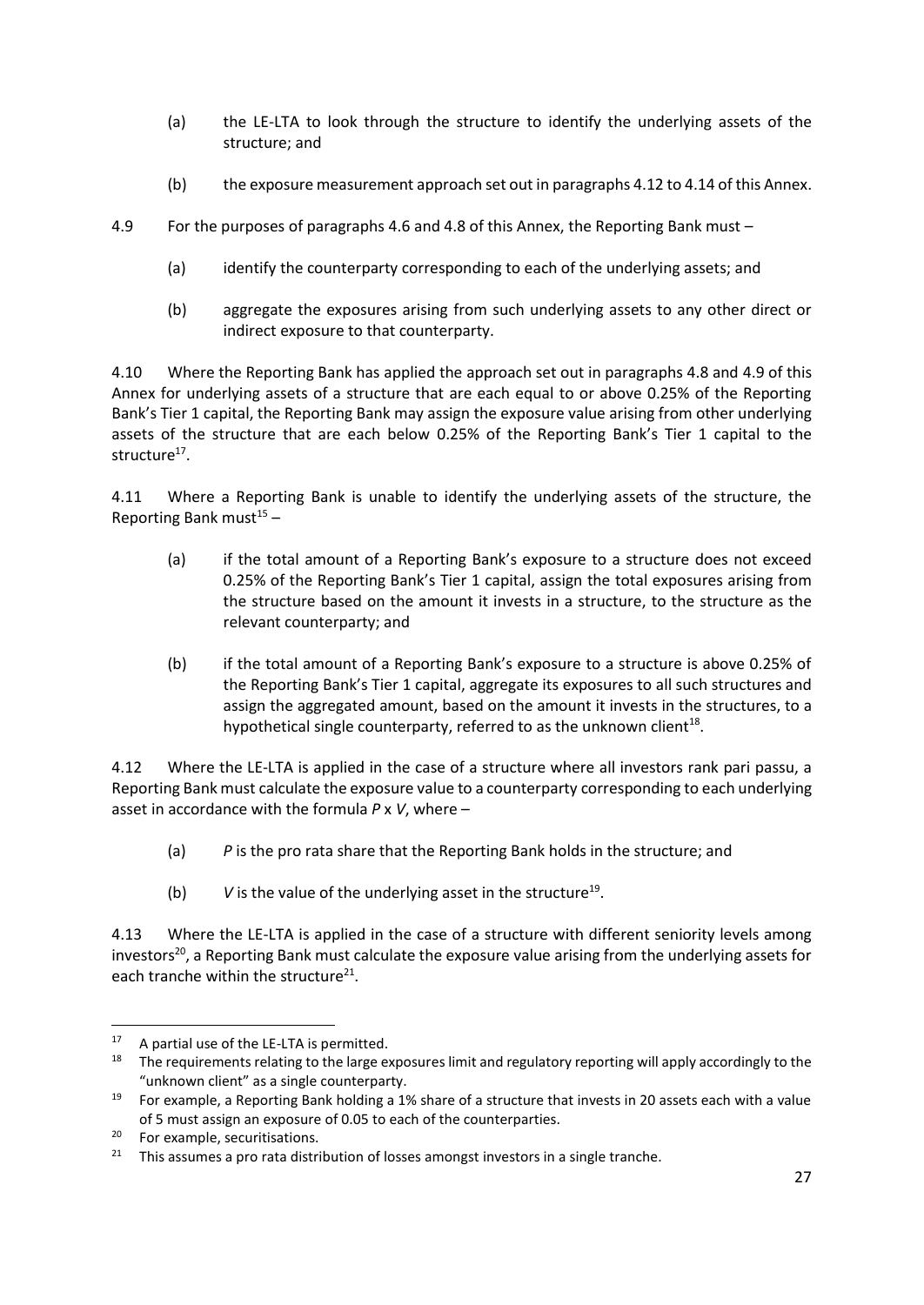4.14 For the purposes of paragraph 4.13 of this Annex, the Reporting Bank must calculate the exposure value arising from each underlying asset in accordance with the formula  $V_L \times P_T$ , where –

- (a)  $V_L$  is the lower of the values of  $-$ 
	- (i) the tranche in which the Reporting Bank invests; and
	- (ii) the nominal value of each underlying asset included in the underlying portfolio of assets; and
- (b)  $P_T$  is the pro rata share of the Reporting Bank's investment in the tranche.

4.15 A Reporting Bank must determine if there are, and if so, identify one or more of the following third parties<sup>22</sup> who constitute an additional risk factor inherent in a structure itself rather in the underlying assets:

- (a) originators;
- (b) fund managers;
- (c) liquidity providers;
- (d) eligible protection providers;
- (e) any other person that the Reporting Bank deems to be a material risk factor.
- 4.16 For the purposes of paragraph 4.4 of this Annex, the Reporting Bank must
	- (a) aggregate its exposures in investments in structures with a common additional risk factor associated with each third party identified pursuant to paragraph 4.15 of this Annex, and apply the large exposures limit to the aggregate of the exposures associated with each third party<sup>23</sup>;

**.** 

<sup>&</sup>lt;sup>22</sup> For example, in the case of short-term structured finance programmes, such as asset-backed commercial paper conduits and structured investment vehicles, a Reporting Bank may consider whether a liquidity provider or sponsor constitutes an additional risk factor. In the case of synthetic deals, a Reporting Bank may consider whether an eligible protection provider (e.g. sellers of credit protection by means of credit default swaps and guarantees) constitutes an additional risk factor.

 $23$  For example –

<sup>(</sup>a) in the case where a fund manager of funds, which the Reporting Bank is invested in, is identified to constitute a common additional risk factor, the Reporting Bank should calculate the exposure value that is subject to the large exposures limit as the total value of the Reporting Bank's investments in the funds. In certain cases, the Reporting Bank may choose not to identify a fund manager as an additional risk factor. Such cases could be where the legal framework governing the regulation of particular funds requires separation between the legal person that manages the fund and the legal person that has custody of the fund's assets.

<sup>(</sup>b) in the case where a liquidity provider or sponsor of short-term programmes (for example, asset-backed commercial paper conduits and structured investment vehicles), which the Reporting Bank is invested in, is identified to constitute a common additional risk factor, the Reporting Bank should calculate the exposure value that is subject to the large exposures limit as the amount that the Reporting Bank invested in the structured finance products;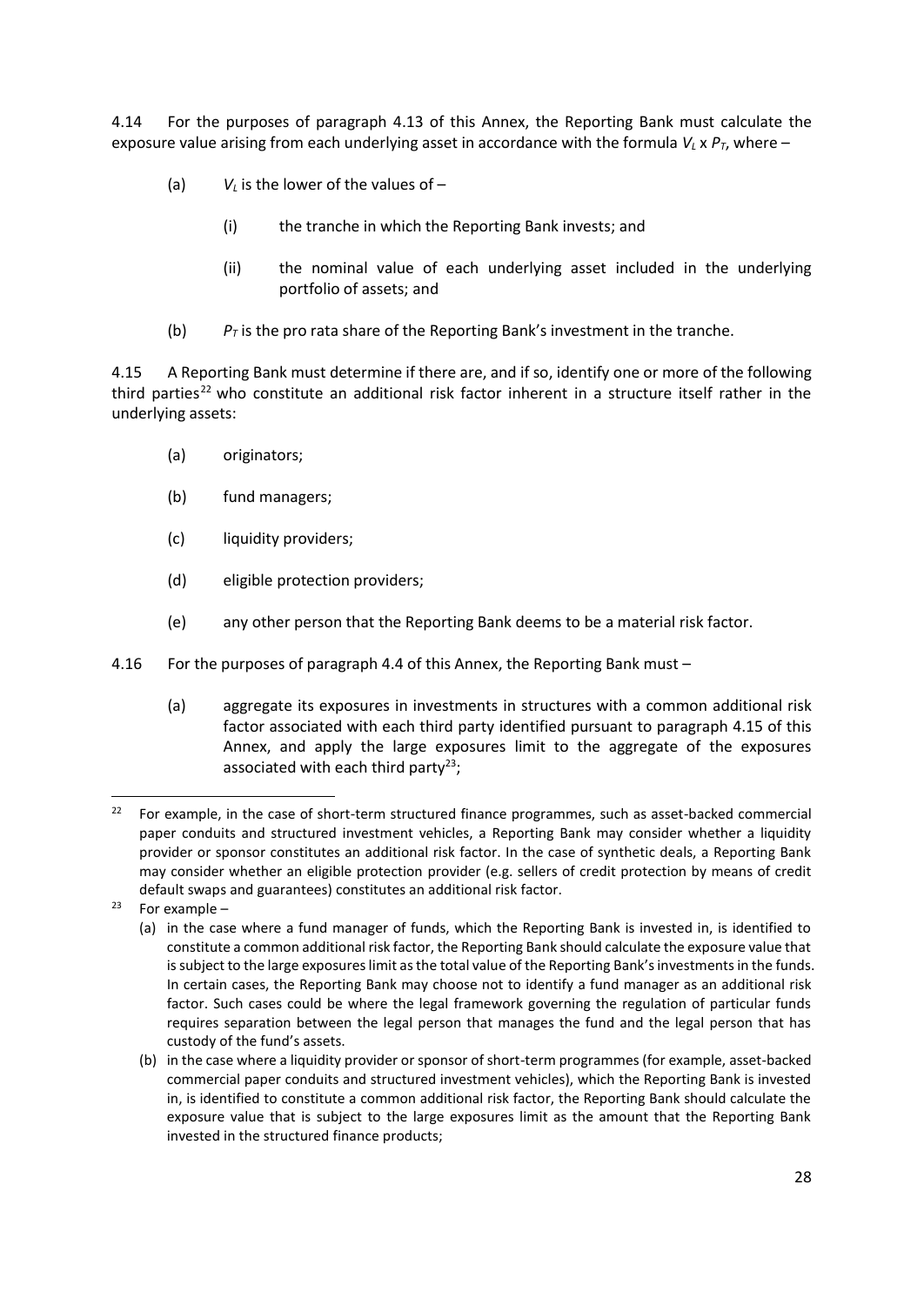- (b) assess on a case-by-case basis whether the exposures to such structures associated with a third party that constitutes an additional risk factor are to be added to any other exposures the Reporting Bank has to the third party, depending on the specific features of such structure and on the role of the third party; and
- (c) aggregate its exposures to such structures to other exposures<sup>24</sup> it has to that third party, and apply the large exposures limit to the aggregate of the exposures, where the Reporting Bank has assessed this to be necessary under sub-paragraph (b) above. 25

# Exposures to CCPs

4.17 A Reporting Bank must calculate, and subject to the large exposures limit, the exposure value  $for -$ 

- (a) exposures not related to clearing activities ("non-clearing exposures") that are to a qualifying CCP, in accordance with paragraph 4.23 of this Annex;
- (b) exposures to a CCP which is not a qualifying CCP.

4.18 A Reporting Bank must calculate the exposure value for the exposures referred to in paragraph 4.17(b) of this Annex in accordance with the formula, *C* + *N*, where –

- (a) "*C*" is the exposure related to clearing activities calculated in accordance with paragraphs 4.21 and 4.22 of this Annex; and
- (b) "*N*" is the non-clearing exposures calculated in accordance with paragraph 4.23 of this Annex.

4.19 In the case of exposures related to clearing activities to a CCP, a Reporting Bank must not aggregate its exposures related to clearing activities to a CCP with exposures to other persons included in the same single counterparty group.

4.20 In the case of non-clearing exposures to a CCP, a Reporting Bank must determine whether the CCP is included in the same single counterparty group as other counterparties of the Reporting Bank. Where the CCP is included in the same single counterparty group as other counterparties of the

-

<sup>(</sup>c) in the case of investments in synthetic deals, where such structures are composed of credit protection such as credit default swaps or guarantees, and where the eligible protection provider of such credit protection is identified to constitute a common additional risk factor, the Reporting Bank should assign to the eligible protection provider the exposure value that corresponds to the percentage value of the underlying portfolio of each structure that the eligible protection provider is contractually obligated to cover.

 $24$  For example, a loan.

 $25$  For example, in the case of an eligible protection provider of a structure that is identified to constitute an additional risk factor, a Reporting Bank should add its exposure arising from the investment in the structure to its direct exposures to the eligible protection provider. Both exposures might crystallise into losses in the event that the eligible protection provider defaults. By ignoring the part of the exposures that is guaranteed by credit protection or secured by collateral, the Reporting Bank may be subject to a high concentration risk exposure to issuers of collateral or providers of credit protection.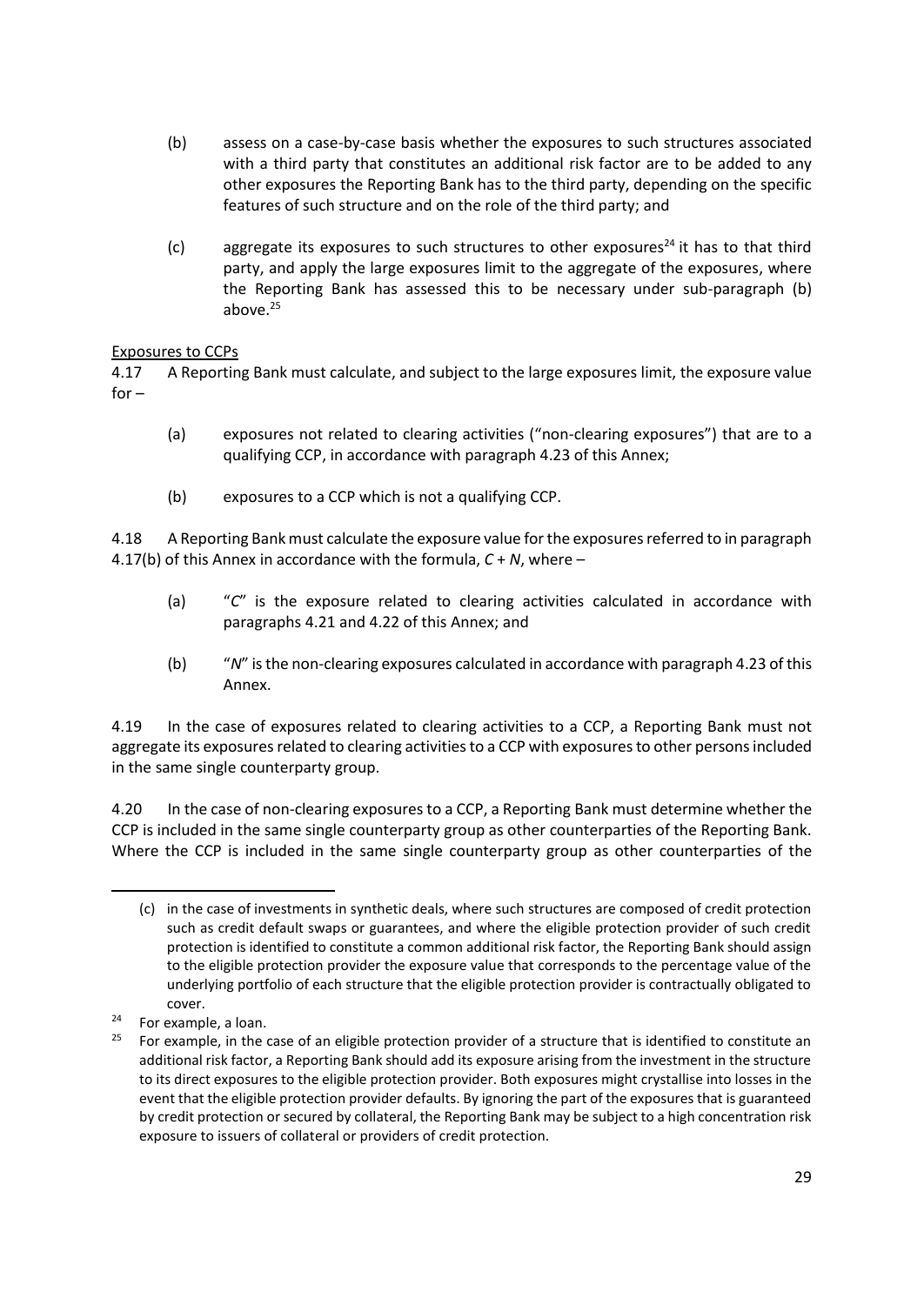Reporting Bank, the Reporting Bank must aggregate its non-clearing exposures to the CCP with its exposures to the other counterparties included in the same single counterparty group, and subject the aggregate exposure value to the large exposures limit.<sup>26</sup>

4.21 A Reporting Bank must identify its exposures related to clearing activities to a CCP and calculate the exposure value of such exposures, in accordance with the treatment set out in Table C-2 below –

| <b>Type of exposure</b>               | <b>Applicable treatment</b>                       |
|---------------------------------------|---------------------------------------------------|
| Trade exposures                       | Exposure value calculated using the exposure      |
|                                       | measurement approaches prescribed in this         |
|                                       | Annex.                                            |
| Posted segregated initial margin      | Exposure value is zero <sup>27</sup> .            |
| Posted non-segregated initial margin  | Exposure value is the nominal amount of initial   |
|                                       | margin posted by the Reporting Bank.              |
| Pre-funded default fund contributions | Exposure value is the nominal amount of the       |
|                                       | funded contribution.                              |
| Unfunded default fund contributions   | Exposure value is zero.                           |
| Equity stakes                         | Exposure value is the nominal amount of the       |
|                                       | Reporting Bank's equity stake, except in the case |
|                                       | where such equity stakes are deducted from the    |
|                                       | Reporting Bank's capital on which the large       |
|                                       | exposures limit is based, in which case the       |
|                                       | exposure value is zero.                           |

|  | Table C-2 - Exposures related to clearing activities |
|--|------------------------------------------------------|
|--|------------------------------------------------------|

4.22 A Reporting Bank must assign the exposure value of the exposures relating to clearing activitie<sup>28</sup> calculated in accordance with paragraph 4.21 of this Annex, to the counterparty determined in accordance with the treatment set out in Annex 7AJ to Part VII of MAS Notice 637.

4.23 A Reporting Bank must calculate the exposure value of non-clearing exposures<sup>29</sup> provided by a CCP in accordance with Sections 1 to 4 of this Annex.

## Exposures guaranteed or secured by specific exposures

1

4.24 Subject to paragraph 2.7 of this Annex, a Reporting Bank may exclude any portion of an exposure for which credit protection, whether held in its banking book or trading book, is provided by

<sup>&</sup>lt;sup>26</sup> As an example, if a Reporting Bank has exposures to a qualifying CCP for a total of 100 made up of 50 trade exposures, 10 default fund contributions and 40 liquidity lines, the Reporting Bank must report 60 under exposures related to clearing activities. For the other 40, the Reporting Bank should check whether the qualifying CCP is connected to the Reporting Bank's other counterparties, including other CCPs. Assuming that the qualifying CCP is also part of a single counterparty group, the Reporting Bank should add the 40 from the liquidity line to other exposures to counterparties within the same single counterparty group. The Reporting Bank must subject the sum of these exposures to the large exposures limit.

<sup>&</sup>lt;sup>27</sup> When the initial margin posted is bankruptcy remote from the CCP, in the sense that it is segregated from the CCP's own accounts when for example, such initial margin is held by a third-party custodian, this amount cannot be lost by the Reporting Bank if the CCP defaults. Therefore, the initial margin posted by the Reporting Bank is exempted from the large exposures limit.

<sup>&</sup>lt;sup>28</sup> The Reporting Bank may be acting as a CCP's clearing member or as a client of a CCP's clearing member.<br><sup>29</sup> Such expecting include funding facilities, credit facilities, and guarantees.

Such exposures include funding facilities, credit facilities, and guarantees.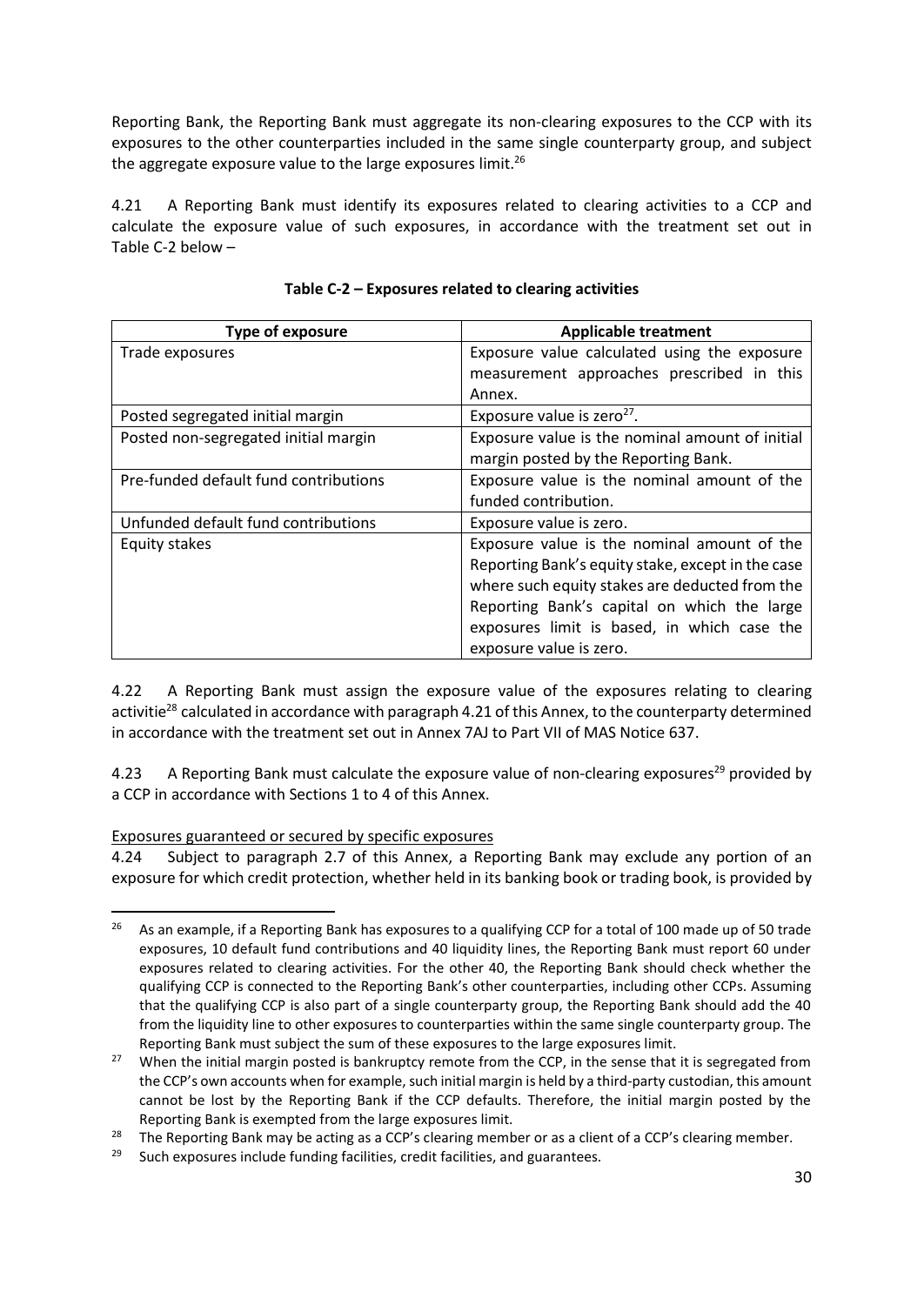persons in paragraphs 1(a) to 1(d), or 1(g) of Annex A, or secured by financial instruments which constitute exposures included in paragraphs 1(a) to 1(d), or 1(g) of Annex A.

4.25 Where a Reporting Bank has an exposure that is hedged by a credit derivative and the hedged exposure constitutes an exposure included in paragraphs  $1(a)$  to  $1(d)$ , and  $1(g)$  of Annex A, the Reporting Bank must recognise a corresponding exposure to –

- (a) in the case where the Reporting Bank recognises the effects of CRM pursuant to paragraph 2.7 of this Annex, the issuer of the eligible financial collateral or the eligible protection provider, as the case may be, referred to in paragraph 2.11 of this Annex; or
- (b) in the case where the Reporting Bank recognises the hedge pursuant to paragraph 3.14 of this Annex, the eligible protection provider referred to in paragraph 3.15 of this Annex.

## **Section 5: Exposures to persons in a Reporting Bank's major stake entity group**

5.1 For the purposes of complying with the large exposures limit applied to a Reporting Bank's major stake entity group, the Reporting Bank may, in computing the aggregate of the Reporting Bank's exposures to its major stake entity group, exclude the amount of capital investments in persons in its major stake entity group that has not already been deducted from capital under Part VI of MAS Notice 637, provided that those capital investments are correspondingly excluded from the computation of the Tier 1 capital of the Reporting Bank.

- 5.2 For the purposes of paragraph 5.1 of this Annex, "capital investments" means
	- (a) investments referred to in paragraph 6.1.3(p)(iii) of Part VI of MAS Notice 637; and
	- (b) PE/VC investments and investments in unconsolidated major stake entities that are not financial institutions in the form of any of the following:
		- (i) ordinary shares;
		- (ii) preference shares;
		- (iii) investments classified as equity under the Accounting Standards.

5.3 For the avoidance of doubt, a Reporting Bank must not apply paragraph 5.1 of this Annex for the purposes of compliance with the large exposures limit applied separately to –

- (a) exposures to a person in a Reporting Bank's major stake entity group; or
- (b) exposures to a person that is not aggregated with exposures to other persons of the Reporting Bank's major stake entity group pursuant to paragraph 20(b).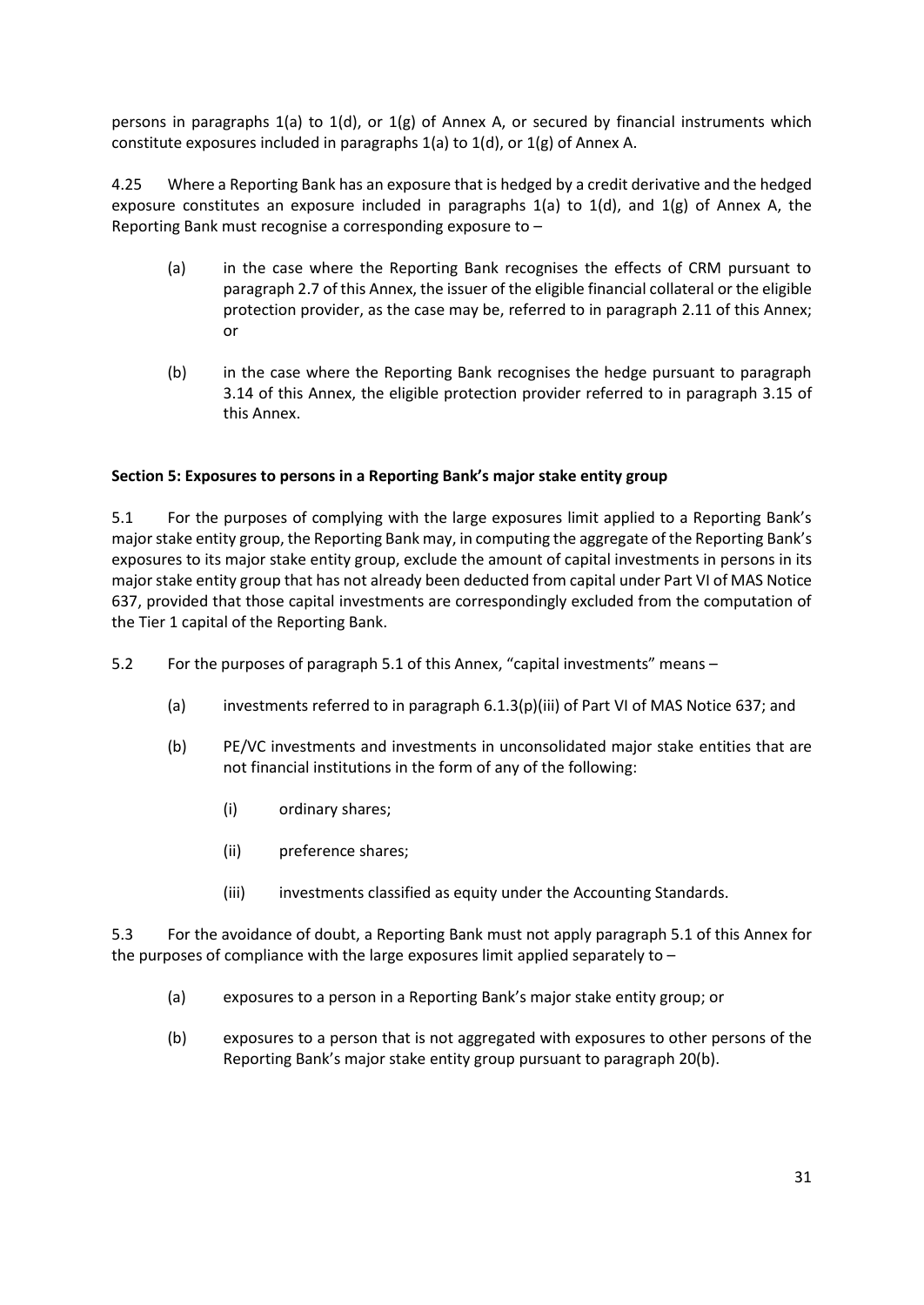#### **Reporting Template**

*(Refer to Excel file)*

#### **Reporting Instructions**

#### **General**

- 1 For the purposes of the reporting form
	- (a) "Gross Exposures" refer to exposures measured in accordance with Annex C, without the effect of credit risk mitigation set out in paragraphs 2.7 to 2.11, 3.14, 3.15, 4.24 and 4.25 of Annex C; and
	- (b) "Net Exposures" refer to exposures measured in accordance with Annex C, after the effect of credit risk mitigation set out in paragraphs 2.7 to 2.11, 3.14, 3.15, 4.24 and 4.25 of Annex C.

2 A Reporting Bank must report its Gross Exposures and Net Exposures in terms of millions of Singapore dollars.

#### **Section 1: Large Exposures (excluding exempt exposures and exposures to major stake entity group)**

3 In the Section 1 worksheet of the reporting form, a Reporting Bank must measure in accordance with Annex C and report, the following exposures, excluding exempt exposures set out in paragraph 1 of Annex A and exposures to the Reporting Bank's major stake entity group:

- (a) the 20 largest exposures to a single counterparty group, ranked based on Net Exposures;
- (b) all other exposures to a single counterparty group that meet the definition of a large exposure, based on Net Exposures;
- (c) all other exposures to a single counterparty group that are equal to or above 10% of Tier 1 capital, based on Gross Exposures.

#### **Section 2: Exempt Exposures**

4 In the Section 2 worksheet of the reporting form, a Reporting Bank must report all exempt exposures set out in paragraphs 1(a) to (d), (f) and (g) of Annex A that meet the definition of a large exposure.

- 5 A Reporting Bank must indicate the type of exempt exposures as follows:
	- (a) "Central Government / Central Bank" for exempt exposures pursuant to paragraphs 1(a) and (b) of Annex A;